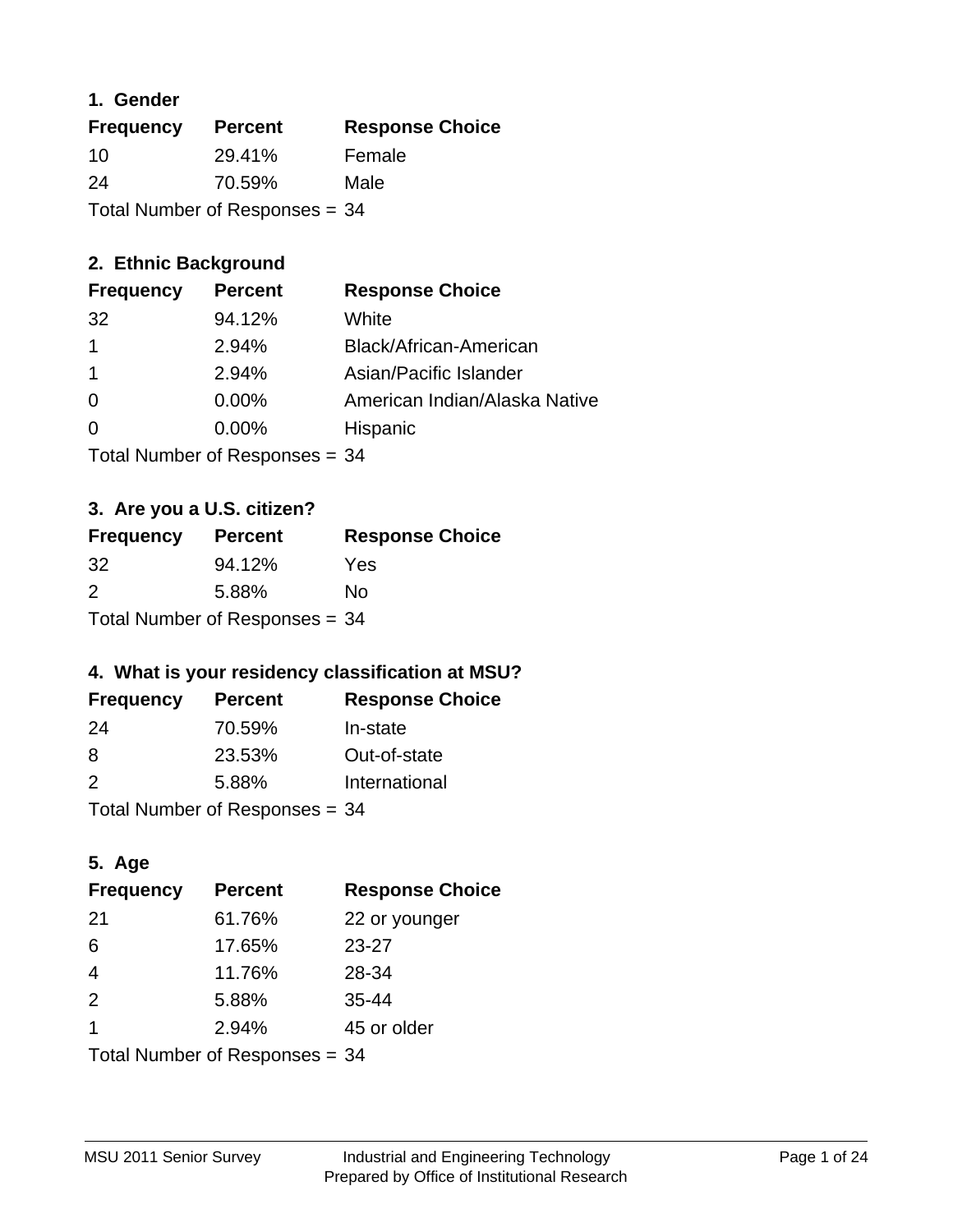#### **6. Has either of your parents received a bachelor's degree?**

| <b>Frequency</b>                 | <b>Percent</b> | <b>Response Choice</b> |
|----------------------------------|----------------|------------------------|
| 19                               | 55.88%         | Yes                    |
| 15                               | 44.12%         | Nο                     |
| Total Number of Responses $= 34$ |                |                        |

### **7. Has either of your parents received a degree from Murray State?**

| <b>Frequency</b> | <b>Percent</b> | <b>Response Choice</b> |
|------------------|----------------|------------------------|
|                  | 20.59%         | Yes.                   |
| -27              | 79.41%         | No                     |

Total Number of Responses = 34

### **8. What was your original entry status to MSU?**

| <b>Frequency</b> | <b>Percent</b>                   | <b>Response Choice</b>                           |
|------------------|----------------------------------|--------------------------------------------------|
| 24               | 70.59%                           | Freshman                                         |
| 8                | 23.53%                           | Transfer from community college/technical school |
| 2                | 5.88%                            | Transfer from 4-yr institution                   |
|                  | Total Number of Responses $= 34$ |                                                  |

#### **9. If transfer student, how many credits were transferred?**

| <b>Frequency</b>               | <b>Percent</b> | <b>Response Choice</b> |
|--------------------------------|----------------|------------------------|
| -0                             | $0.00\%$       | 12 or fewer            |
| $\mathcal{P}$                  | 20.00%         | $13 - 30$              |
| 3                              | 30.00%         | $31 - 60$              |
| -5                             | 50.00%         | Over <sub>60</sub>     |
| $Total Number of Denance = 10$ |                |                        |

I otal Number of Responses = 10

### **10. If transfer student, approximately what percent of your University Studies (general education) classes did you take at Murray State?**

| <b>Frequency</b>               | <b>Percent</b> | <b>Response Choice</b> |
|--------------------------------|----------------|------------------------|
| 4                              | 40.00%         | Under 25%              |
| 5                              | 50.00%         | 25-49%                 |
| $\Omega$                       | $0.00\%$       | 50-74%                 |
| 1                              | 10.00%         | 75-100%                |
| Total Number of Responses = 10 |                |                        |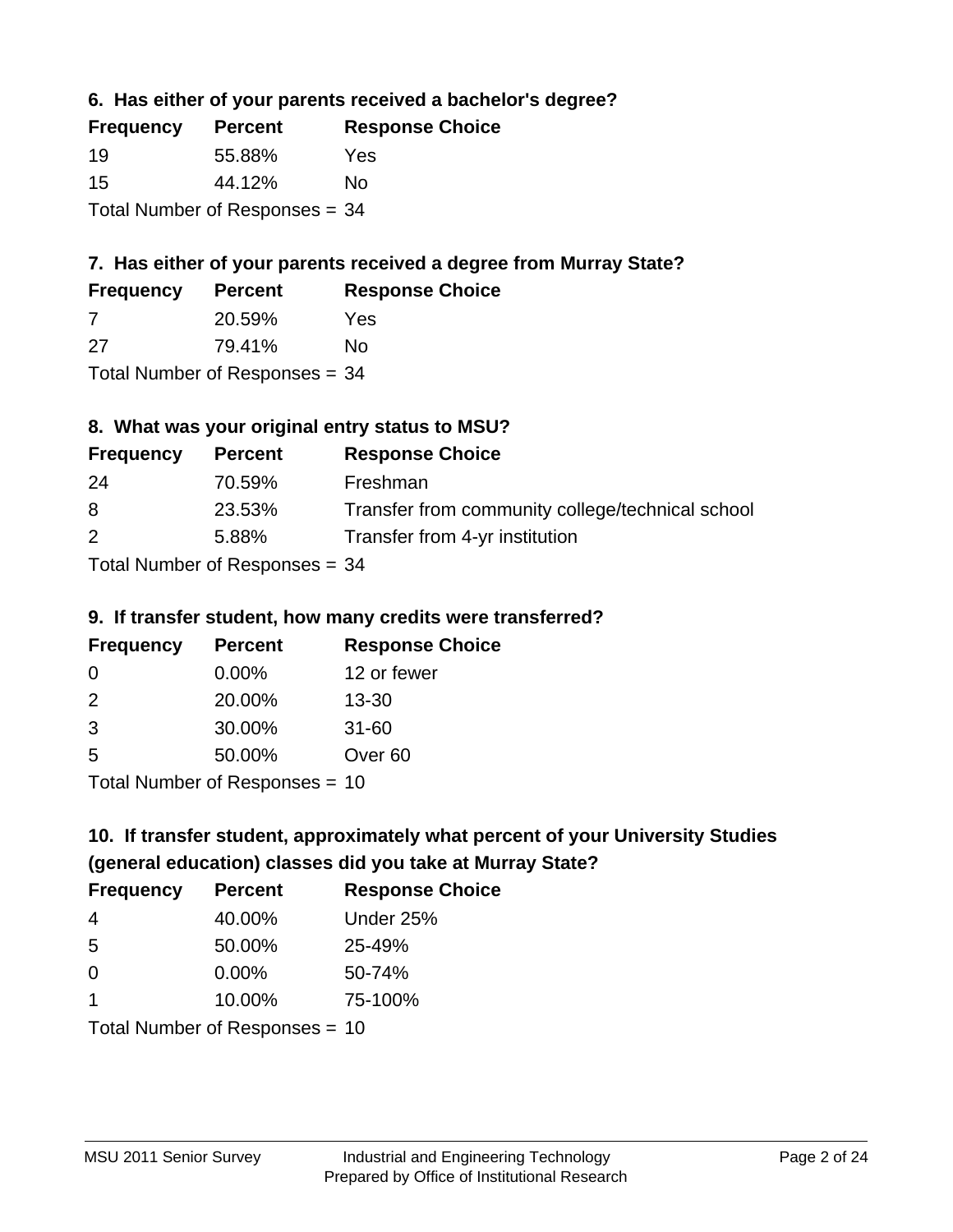#### **11. What has been your attendance status at MSU?**

| <b>Frequency</b>               | <b>Percent</b> | <b>Response Choice</b>     |
|--------------------------------|----------------|----------------------------|
| 34                             | 100.00%        | <b>Primarily full-time</b> |
| $\Omega$                       | $0.00\%$       | <b>Primarily part-time</b> |
| Total Number of Responses = 34 |                |                            |

### **12. In which Residential College are you a member?**

| <b>Percent</b> | <b>Response Choice</b>            |
|----------------|-----------------------------------|
| 14.71%         | Do not know                       |
| 29.41%         | <b>Clark College</b>              |
| 8.82%          | <b>Elizabeth College</b>          |
| 14.71%         | <b>Franklin-Springer Colleges</b> |
| 5.88%          | <b>Hart College</b>               |
| 8.82%          | <b>Hester College</b>             |
| 2.94%          | <b>Regents College</b>            |
| 2.94%          | <b>Richmond College</b>           |
| 11.76%         | <b>White College</b>              |
|                |                                   |

Total Number of Responses = 34

### **13. Have you ever received any type of Financial Aid while at MSU? (Scholarships, grants, work-study, etc.)**

| <b>Frequency</b>               | <b>Percent</b> | <b>Response Choice</b> |  |
|--------------------------------|----------------|------------------------|--|
| 22                             | 64.71%         | Yes                    |  |
| 12                             | 35.29%         | No                     |  |
| Total Number of Responses = 34 |                |                        |  |

**14. What degree are you seeking at this time?**

| <b>Frequency</b> | <b>Percent</b>                 | <b>Response Choice</b> |
|------------------|--------------------------------|------------------------|
| 2                | 5.88%                          | Associate              |
| 32               | 94.12%                         | Baccalaureate          |
|                  | Total Number of Responses = 34 |                        |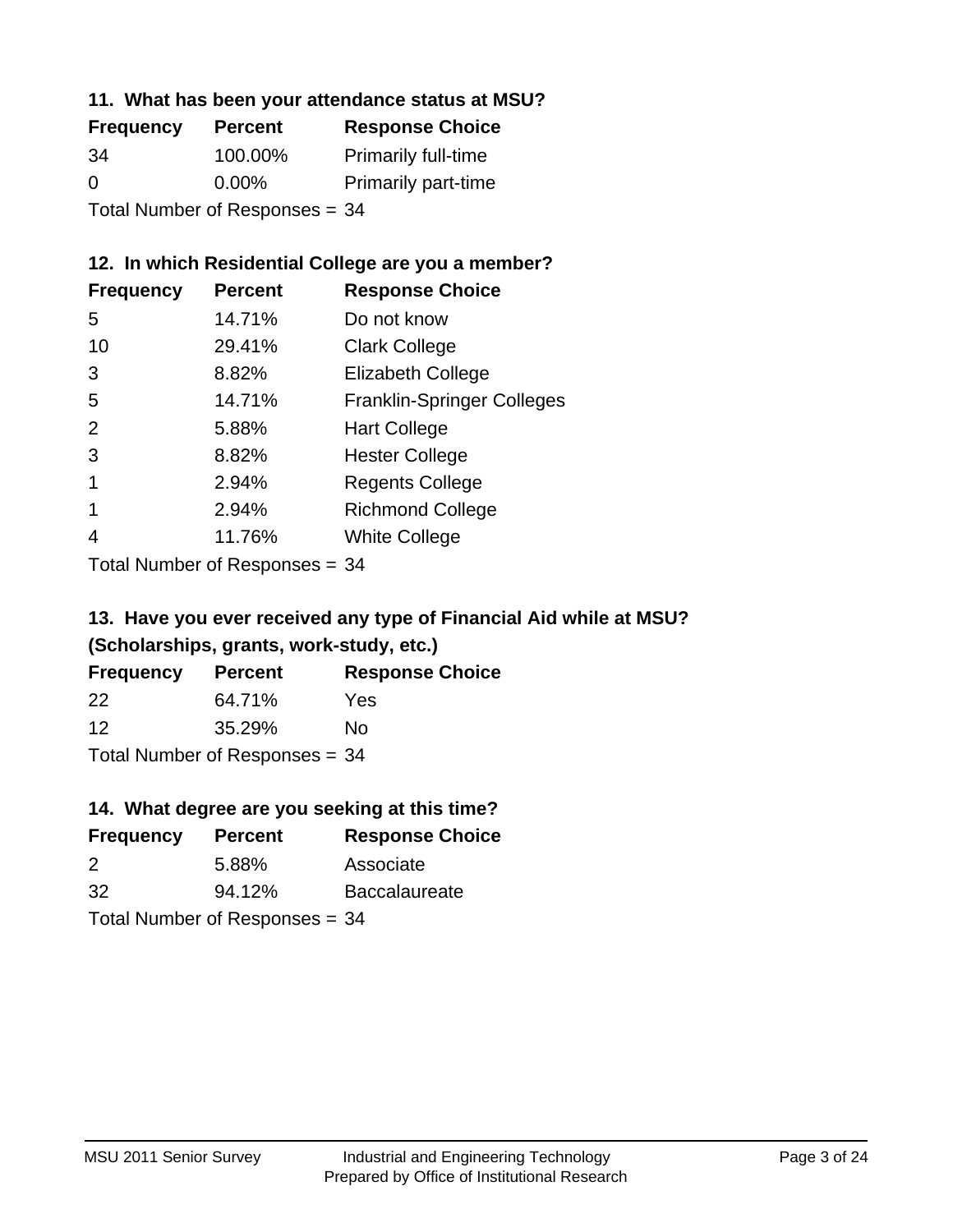**15. How many years will it take you to complete your degree from the point of your initial enrollment in college (including any time at a previous institution)?**

| <b>Frequency</b> | <b>Percent</b> | <b>Response Choice</b> |
|------------------|----------------|------------------------|
| 1                | 2.94%          | Two                    |
| 1                | 2.94%          | <b>Three</b>           |
| 13               | 38.24%         | Four                   |
| 15               | 44.12%         | Five                   |
| 2                | 5.88%          | <b>Six</b>             |
| 2                | 5.88%          | More than six          |
|                  |                |                        |

Total Number of Responses = 34

#### **16. In what range does your grade point average fall?**

| <b>Frequency</b> | <b>Percent</b> | <b>Response Choice</b> |
|------------------|----------------|------------------------|
| -3               | 9.09%          | $2.00 - 2.50$          |
| 7                | 21.21%         | $2.51 - 3.00$          |
| 12               | 36.36%         | $3.01 - 3.50$          |
| 11               | 33.33%         | $3.51 - 4.00$          |
|                  |                |                        |

Total Number of Responses = 33

### **They are used to sort the data, and do not appear in this table Questions 17 and 18 relate to department and program information.**

#### **19. For what purpose did you enroll at MSU?**

| <b>Frequency</b> | <b>Percent</b>                  | <b>Response Choice</b>                    |
|------------------|---------------------------------|-------------------------------------------|
| 0                | $0.00\%$                        | To receive an associate degree            |
| 34               | 100.00%                         | To receive a baccalaureate degree         |
| $\overline{0}$   | $0.00\%$                        | To take a few job related courses         |
| $\Omega$         | 0.00%                           | To transfer to another college/university |
|                  | Total Number of Responses $-34$ |                                           |

Total Number of Responses  $= 34$ 

### **20. What is the highest degree you eventually hope to receive?**

| <b>Frequency</b> | <b>Percent</b>               | <b>Response Choice</b> |
|------------------|------------------------------|------------------------|
| 0                | $0.00\%$                     | Associate              |
| 21               | 61.76%                       | <b>Baccalaureate</b>   |
| 12               | 35.29%                       | Graduate               |
| -1               | 2.94%                        | Professional           |
|                  | Total Number of Deepensee 24 |                        |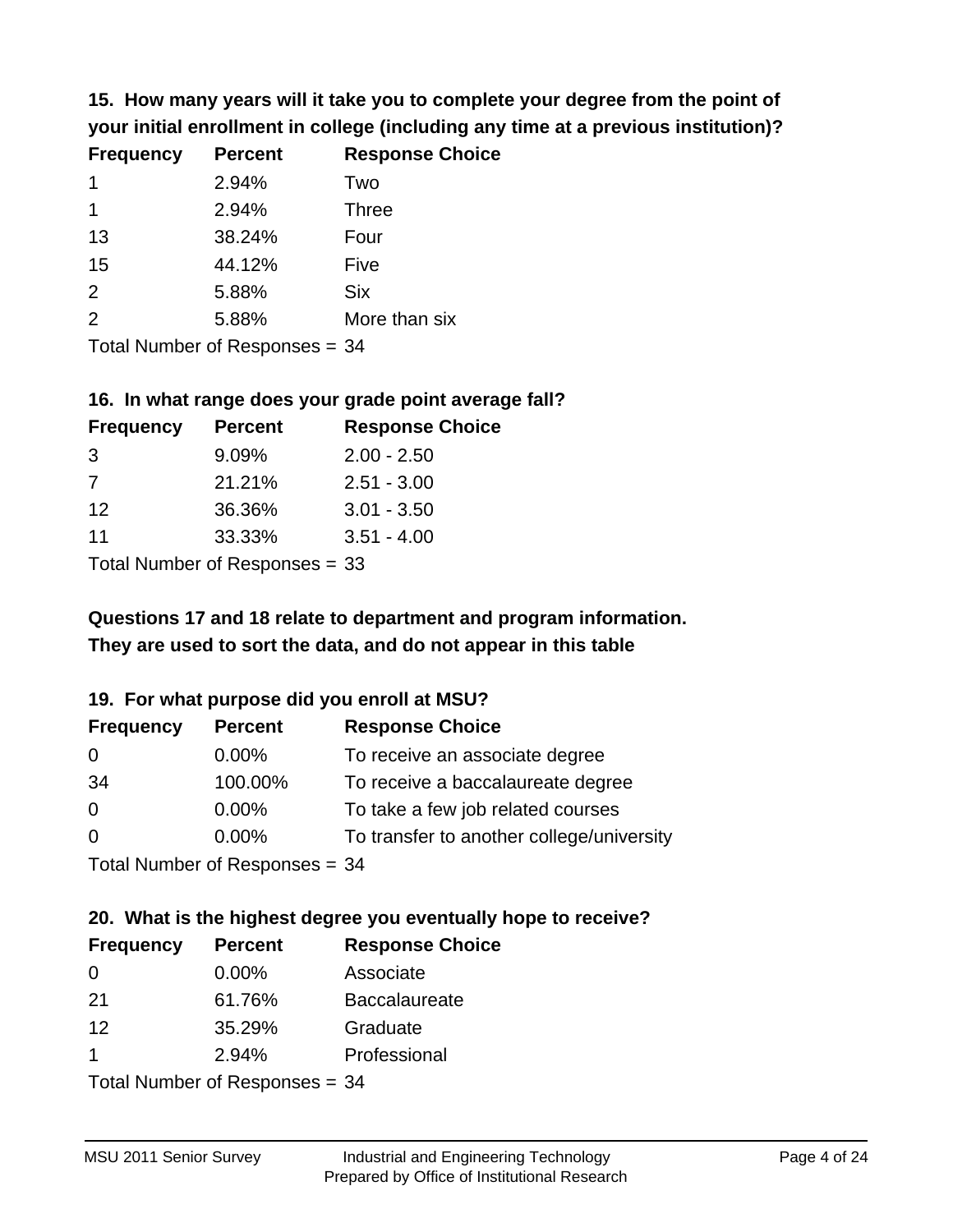#### **21. Which best describes your situation?**

| <b>Frequency</b> | <b>Percent</b> | <b>Response Choice</b>               |
|------------------|----------------|--------------------------------------|
| 22               | 64.71%         | Did not change major/area            |
| 4                | 11.76%         | Did not initially declare major/area |
| 8                | 23.53%         | Changed major/area                   |
|                  |                |                                      |

Total Number of Responses = 34

#### **22. While school was in session during the past year, how many hours per week, on average, did you work for pay?**

| <b>Frequency</b> | <b>Percent</b> | <b>Response Choice</b> |
|------------------|----------------|------------------------|
| 11               | 32.35%         | Did not work           |
| $\overline{4}$   | 11.76%         | Worked 1-10 hrs        |
| 9                | 26.47%         | Worked 11-20 hrs       |
| 2                | 5.88%          | Worked 21-30 hrs       |
| 5                | 14.71%         | Worked 31-40 hrs       |
| 3                | 8.82%          | Worked over 40 hrs     |
|                  |                |                        |

Total Number of Responses = 34

#### **23. For the most part, were classes offered at times convenient to you?**

| <b>Frequency</b> | <b>Percent</b>                 | <b>Response Choice</b> |
|------------------|--------------------------------|------------------------|
| 30               | 90.91%                         | Yes                    |
| 3                | $9.09\%$                       | Nο                     |
|                  | Total Number of Responses = 33 |                        |

#### **24. If no, what time would you have preferred?**

| <b>Frequency</b> | <b>Percent</b>                  | <b>Response Choice</b> |
|------------------|---------------------------------|------------------------|
| $\mathbf 1$      | 50.00%                          | Late afternoon         |
| $\overline{0}$   | $0.00\%$                        | Evening                |
| 0                | $0.00\%$                        | Weekend                |
| $\overline{1}$   | 50.00%                          | During the day         |
|                  | Total Number of Responses = $2$ |                        |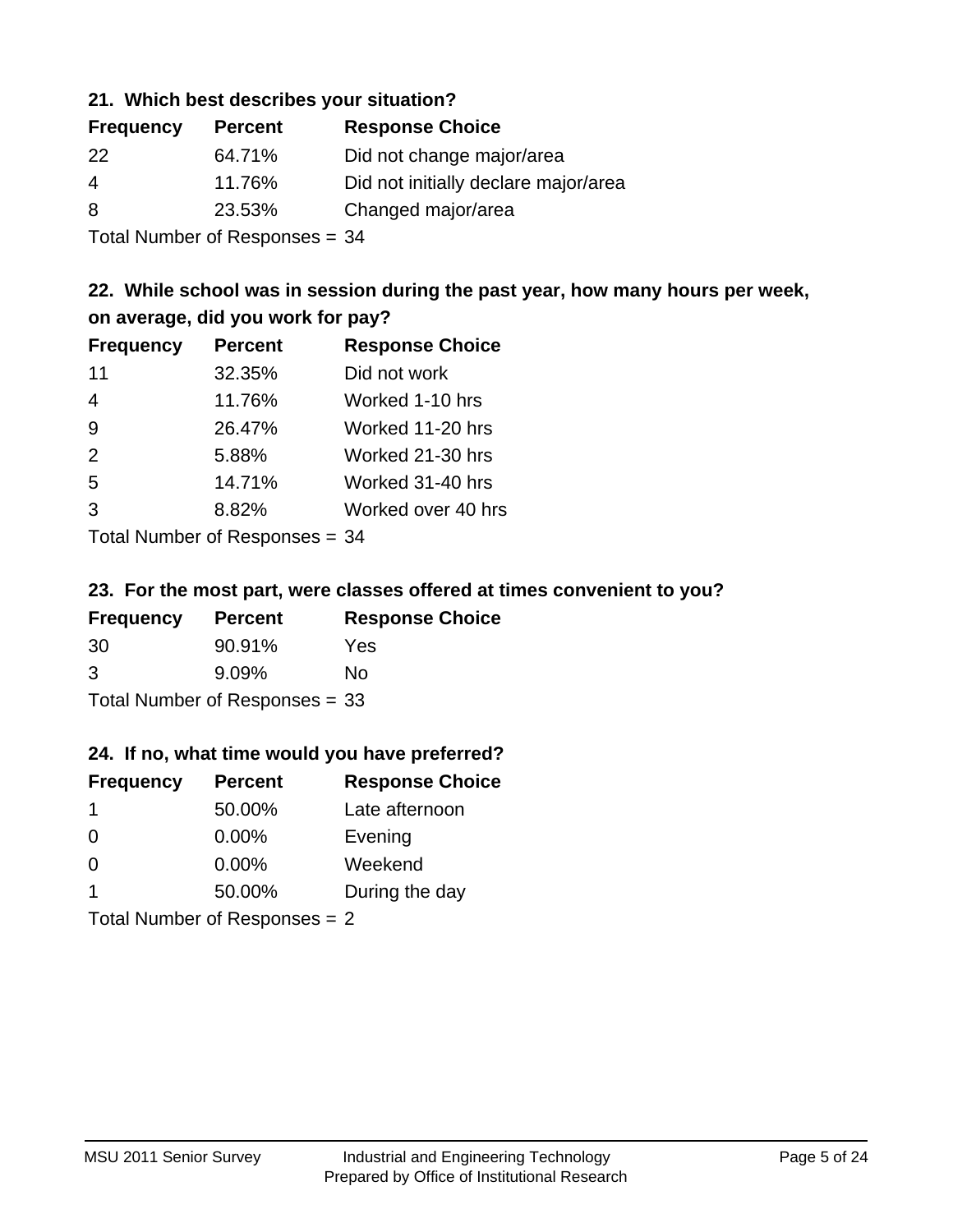### **25. Which best describes the location where you completed the majority of your**

| coursework? |  |
|-------------|--|
|-------------|--|

| <b>Frequency</b> | <b>Percent</b>                   | <b>Response Choice</b> |
|------------------|----------------------------------|------------------------|
| 31               | 93.94%                           | Murray                 |
| 0                | 0.00%                            | Paducah                |
| 0                | 0.00%                            | Ft. Campbell           |
| $\overline{0}$   | 0.00%                            | Madisonville           |
| 0                | 0.00%                            | Hopkinsville           |
| 0                | 0.00%                            | Henderson              |
| 2                | 6.06%                            | On the Internet        |
| 0                | 0.00%                            | Other                  |
|                  | Total Number of Responses $= 33$ |                        |

#### **26. Did you take any online courses while at Murray State?**

| <b>Frequency</b> | <b>Percent</b>                 | <b>Response</b> |
|------------------|--------------------------------|-----------------|
| -7               | 21.21%                         | Yes             |
| -26              | 78.79%                         | No              |
|                  | Total Number of Responses = 33 |                 |

### **27. Did it take you an extra semester or more to complete degree requirements at Murray State?**

**Choice** 

| <b>Frequency</b> | <b>Percent</b>                 | <b>Response Choice</b> |
|------------------|--------------------------------|------------------------|
| 18               | 54.55%                         | Yes                    |
| 15               | 45.45%                         | No                     |
|                  | Total Number of Responses = 33 |                        |

#### **28. If yes, why did it take you an extra semester or more?**

| <b>Frequency</b> | <b>Percent</b>                 | <b>Response Choice</b>                                       |
|------------------|--------------------------------|--------------------------------------------------------------|
| 2                | 10.53%                         | Work obligation limited my enrollment.                       |
| 2                | 10.53%                         | Family obligations limited my enrollment.                    |
| $\mathbf 0$      | $0.00\%$                       | Tuition and other costs of attendance limited my enrollment. |
| 3                | 15.79%                         | A decision to change majors added to my requirements.        |
| $\overline{4}$   | 21.05%                         | A required course or courses were not offered.               |
| 2                | 10.53%                         | Credits were lost transferring to Murray State.              |
| 6                | 31.58%                         | Other                                                        |
|                  | Total Number of Responses = 19 |                                                              |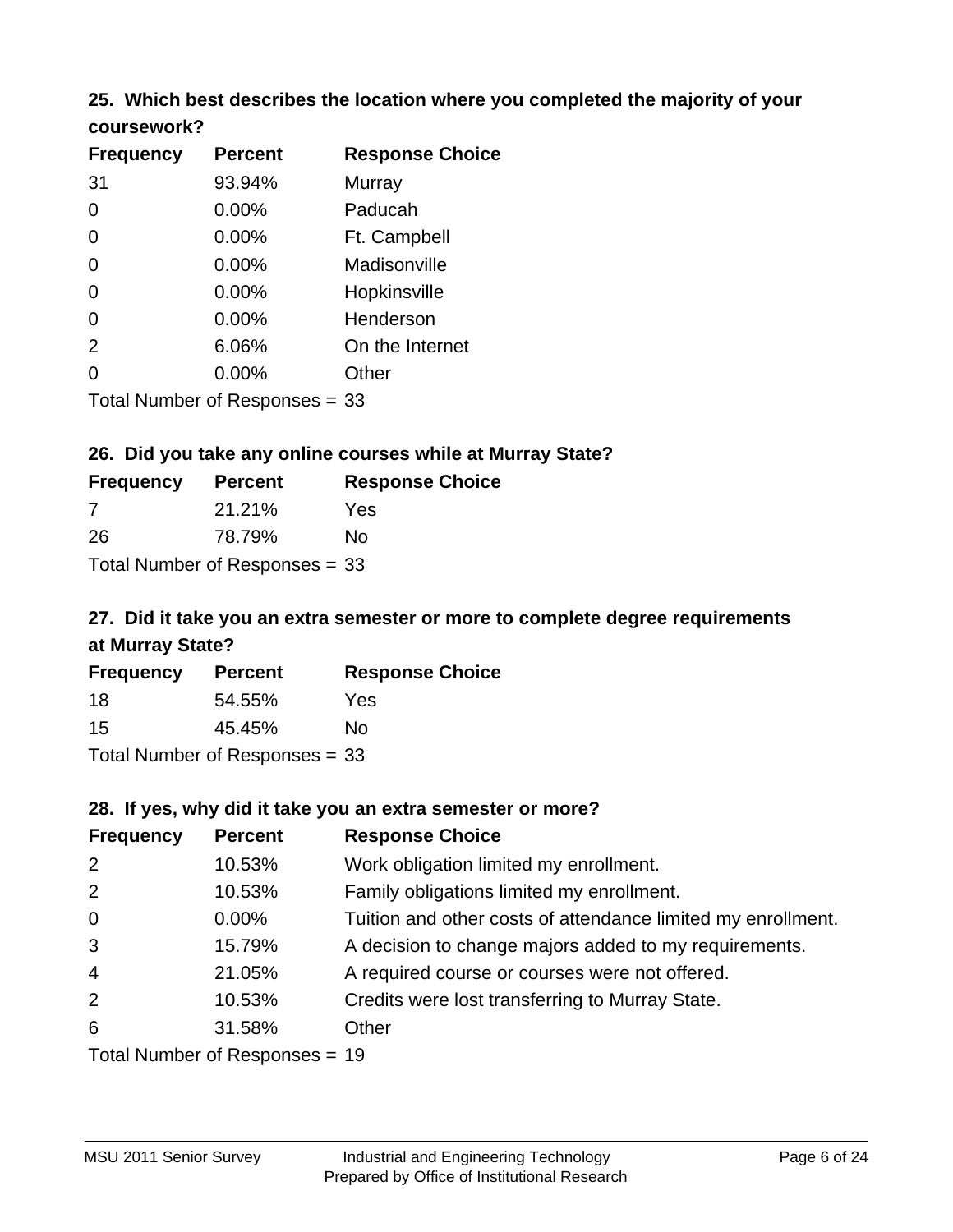### **29. Did you have trouble getting any course(s) you needed while at Murray State?**

| <b>Frequency</b>               | <b>Percent</b> | <b>Response Choice</b> |  |  |
|--------------------------------|----------------|------------------------|--|--|
| -7                             | 21.21%         | Yes                    |  |  |
| -26                            | 78.79%         | No.                    |  |  |
| Total Number of Responses = 33 |                |                        |  |  |

### **30. If yes, why did you have trouble getting the course?**

| <b>Frequency</b> | <b>Percent</b> | <b>Response Choice</b>                                |
|------------------|----------------|-------------------------------------------------------|
| -5               | 41.67%         | Not offered the semester I needed it.                 |
| -5               | 41.67%         | Not offered at hours convenient to my work schedule.  |
| $\overline{0}$   | $0.00\%$       | Not offered at hours suitable for my school schedule. |
| 2                | 16.67%         | All course sections were closed.                      |
| $\overline{0}$   | $0.00\%$       | I was unaware of the prerequisites for the course.    |
|                  |                |                                                       |

Total Number of Responses = 12

#### **31. Which statement best describes your experience with off-campus coop/internship?**

| <b>Frequency</b> | <b>Percent</b> | <b>Response Choice</b>             |
|------------------|----------------|------------------------------------|
| 5                | 15.63%         | Cannot judge, I did not have one.  |
| 16               | 50.00%         | My experience was very valuable.   |
| 11               | 34.38%         | My experience was valuable.        |
| $\Omega$         | 0.00%          | My experience was of little value. |
| $\Omega$         | 0.00%          | My experience was of no value.     |
|                  |                |                                    |

Total Number of Responses = 32

### **32. Which statement best describes your experience with on-campus faculty-directed research, scholarly, or creative project?**

| <b>Frequency</b> | <b>Percent</b>               | <b>Response Choice</b>             |
|------------------|------------------------------|------------------------------------|
| 20               | 60.61%                       | Cannot judge; I did not have one.  |
| 6                | 18.18%                       | My experience was very valuable.   |
| 7                | 21.21%                       | My experience was valuable.        |
| $\Omega$         | $0.00\%$                     | My experience was of little value. |
| $\Omega$         | $0.00\%$                     | My experience was of no value.     |
|                  | Total Number of Deepensee 22 |                                    |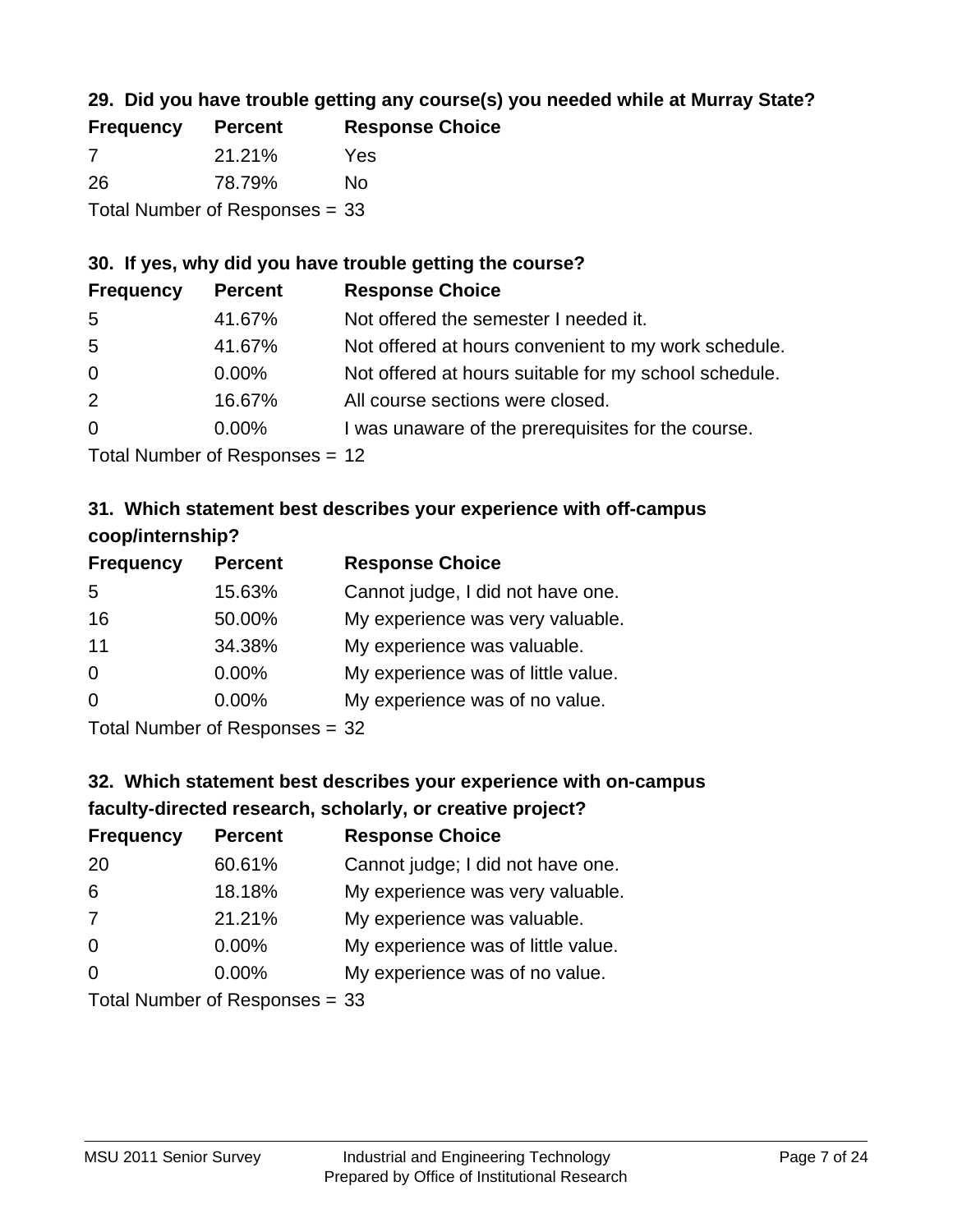#### **33. Which statement best describes your experience with academic advising in your major/area?**

| $\cdots$ your mapproved. |                |                                                       |
|--------------------------|----------------|-------------------------------------------------------|
| <b>Frequency</b>         | <b>Percent</b> | <b>Response Choice</b>                                |
| 0                        | $0.00\%$       | Cannot judge; I did not make use of the opportunity.  |
| 33                       | 100.00%        | I was satisfied with information my adviser provided. |
| $\overline{0}$           | $0.00\%$       | Advice was inaccurate, incomplete, or misleading.     |
| $\Omega$                 | $0.00\%$       | My adviser was not available.                         |
|                          |                |                                                       |

Total Number of Responses = 33

#### **For questions 34-48, indicate the extent to which you were satisfied.**

| 34. Class size relative to type of course |  |  |  |  |  |  |  |  |
|-------------------------------------------|--|--|--|--|--|--|--|--|
|-------------------------------------------|--|--|--|--|--|--|--|--|

| <b>Frequency</b> | <b>Percent</b>                   | <b>Response Choice</b> |
|------------------|----------------------------------|------------------------|
| -24              | 75.00%                           | Very satisfied         |
| 8                | 25.00%                           | Satisfied              |
| $\Omega$         | $0.00\%$                         | <b>Dissatisfied</b>    |
| $\Omega$         | 0.00%                            | Very dissatisfied      |
|                  | Total Number of Responses $=$ 32 |                        |

Total Number of Responses  $=$  32

#### **35. Out-of-class availability of faculty**

| <b>Frequency</b> | <b>Percent</b>                  | <b>Response Choice</b> |
|------------------|---------------------------------|------------------------|
| 12               | 36.36%                          | Very satisfied         |
| 18               | 54.55%                          | Satisfied              |
| 3                | 9.09%                           | <b>Dissatisfied</b>    |
| $\Omega$         | $0.00\%$                        | Very dissatisfied      |
|                  | $Total Number of Denonose = 22$ |                        |

Total Number of Responses = 33

### **36. Effectiveness of your high school preparation for college work**

| <b>Frequency</b>               | <b>Percent</b> | <b>Response Choice</b> |  |
|--------------------------------|----------------|------------------------|--|
| 6                              | 18.75%         | Very satisfied         |  |
| 17                             | 53.13%         | Satisfied              |  |
| 6                              | 18.75%         | <b>Dissatisfied</b>    |  |
| 3                              | 9.38%          | Very dissatisfied      |  |
| Total Number of Responses = 32 |                |                        |  |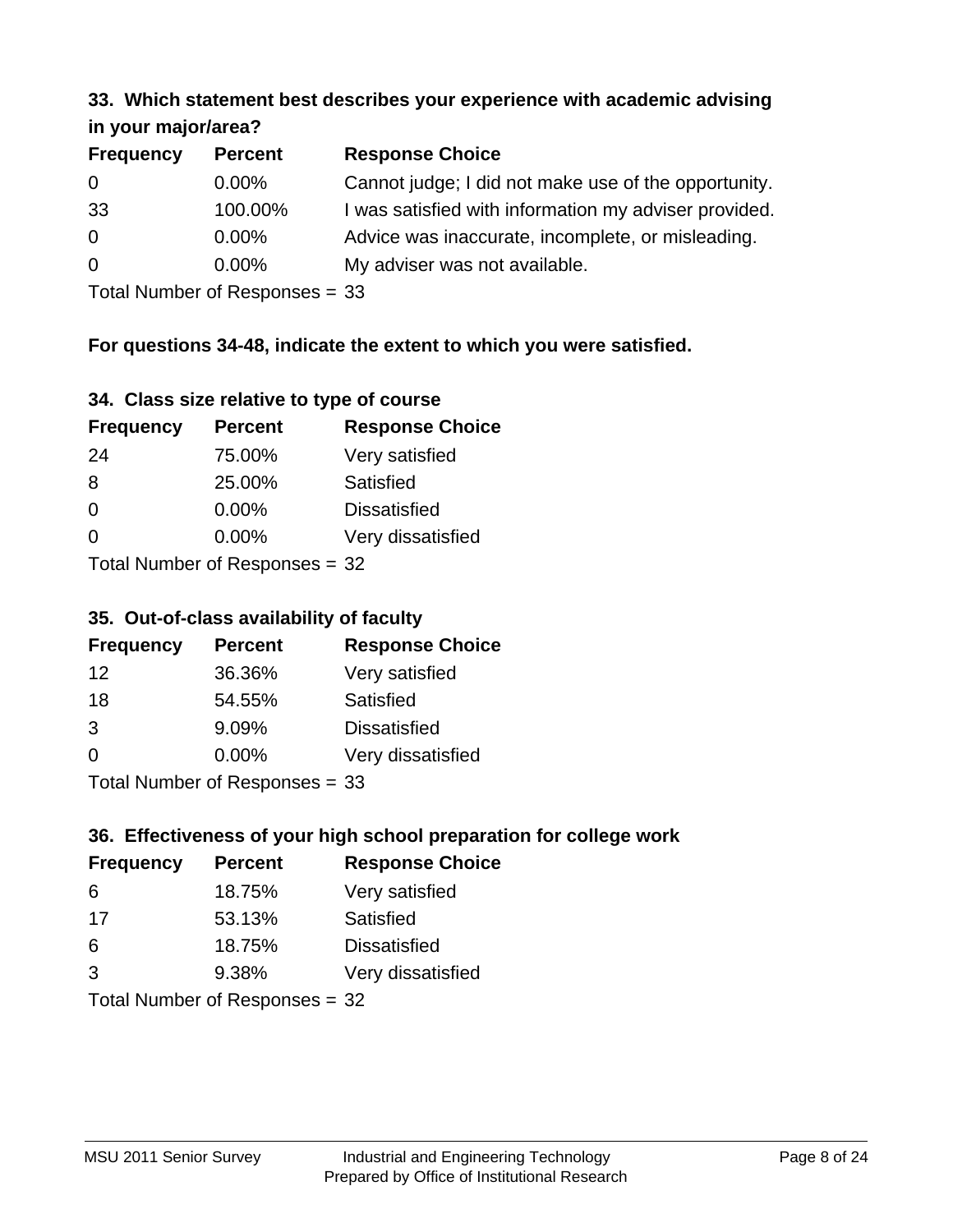### **37. Fairness of faculty in their treatment of individual students**

| <b>Frequency</b> | <b>Percent</b> | <b>Response Choice</b> |
|------------------|----------------|------------------------|
| 10               | 31.25%         | Very satisfied         |
| 19               | 59.38%         | Satisfied              |
| 3                | 9.38%          | <b>Dissatisfied</b>    |
| 0                | 0.00%          | Very dissatisfied      |
|                  |                |                        |

Total Number of Responses = 32

#### **38. Overall quality of instruction at Murray State**

| <b>Frequency</b> | <b>Percent</b>             | <b>Response Choice</b> |
|------------------|----------------------------|------------------------|
| 10               | 30.30%                     | Very satisfied         |
| 22               | 66.67%                     | Satisfied              |
| $\mathbf 1$      | 3.03%                      | <b>Dissatisfied</b>    |
| $\Omega$         | $0.00\%$                   | Very dissatisfied      |
|                  | Tatal Number of Desperance |                        |

Total Number of Responses = 33

### **39. Quality of instruction in University Studies (General Education) courses**

| <b>Frequency</b> | <b>Percent</b>                 | <b>Response Choice</b> |
|------------------|--------------------------------|------------------------|
| 6                | 18.18%                         | Very satisfied         |
| 24               | 72.73%                         | Satisfied              |
| 3                | 9.09%                          | <b>Dissatisfied</b>    |
| $\Omega$         | 0.00%                          | Very dissatisfied      |
|                  | Total Number of Responses = 33 |                        |

#### **40. Quality of instruction in your major**

| <b>Frequency</b> | <b>Percent</b>                 | <b>Response Choice</b> |
|------------------|--------------------------------|------------------------|
| 22               | 66.67%                         | Very satisfied         |
| 11               | 33.33%                         | Satisfied              |
| $\Omega$         | 0.00%                          | <b>Dissatisfied</b>    |
| $\Omega$         | $0.00\%$                       | Very dissatisfied      |
|                  | Total Number of Responses = 33 |                        |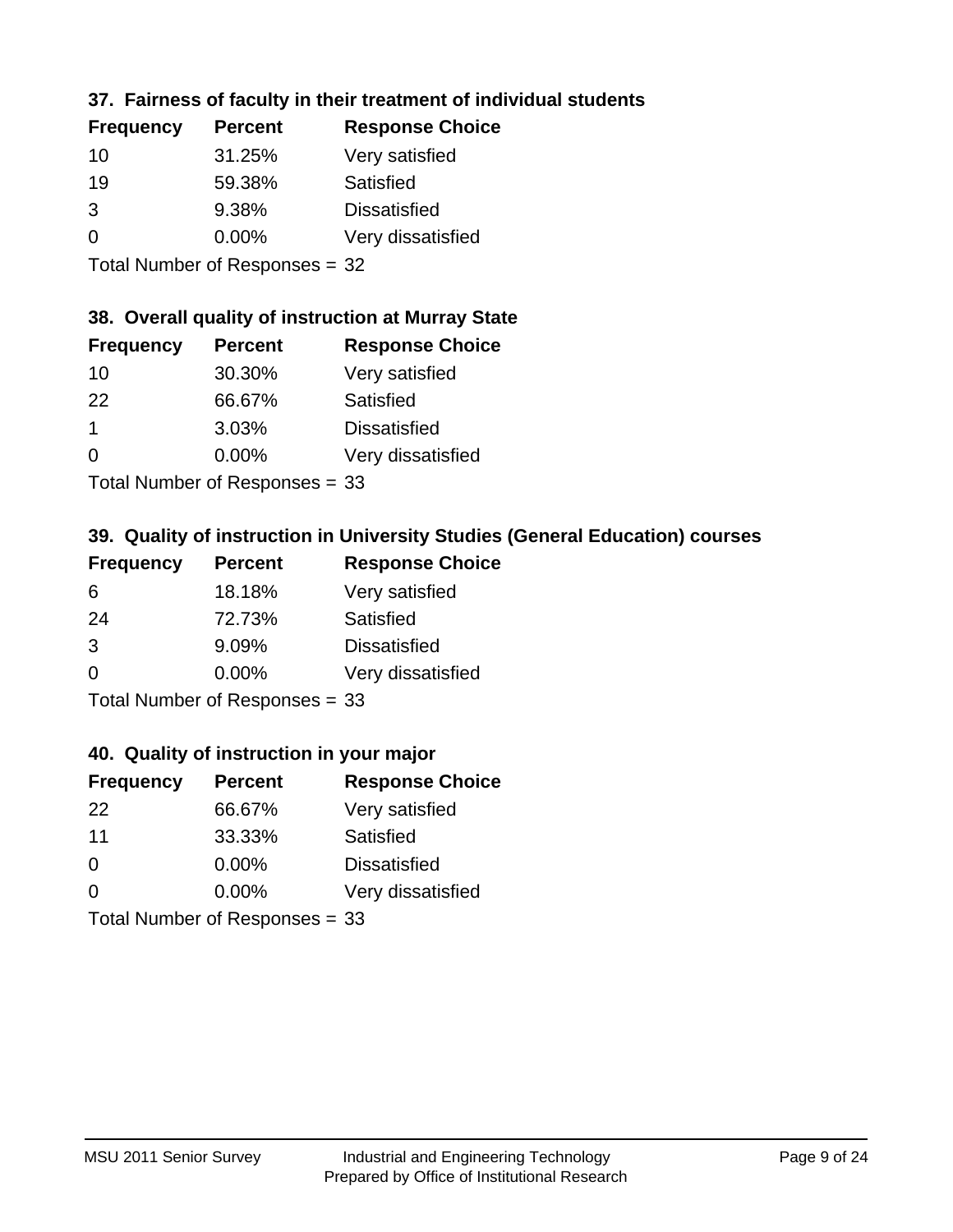### **41. Clarity of program objectives in your major**

| <b>Frequency</b> | <b>Percent</b> | <b>Response Choice</b> |
|------------------|----------------|------------------------|
| 18               | 54.55%         | Very satisfied         |
| 13               | 39.39%         | Satisfied              |
| 2                | 6.06%          | <b>Dissatisfied</b>    |
| $\Omega$         | $0.00\%$       | Very dissatisfied      |
|                  |                |                        |

Total Number of Responses = 33

#### **42. Intellectual challenge of the academic program**

| <b>Frequency</b> | <b>Percent</b> | <b>Response Choice</b> |
|------------------|----------------|------------------------|
| 19               | 57.58%         | Very satisfied         |
| 12               | 36.36%         | Satisfied              |
| $\mathcal{P}$    | 6.06%          | <b>Dissatisfied</b>    |
| $\Omega$         | 0.00%          | Very dissatisfied      |
|                  |                |                        |

Total Number of Responses = 33

### **43. Encouragement and information from your major department for employment after graduation**

| <b>Frequency</b> | <b>Percent</b> | <b>Response Choice</b> |
|------------------|----------------|------------------------|
| 14               | 43.75%         | Very satisfied         |
| 16               | 50.00%         | Satisfied              |
| 2                | 6.25%          | <b>Dissatisfied</b>    |
| $\Omega$         | $0.00\%$       | Very dissatisfied      |
|                  |                |                        |

Total Number of Responses = 32

### **44. Availability of opportunities to engage in a faculty-mentored research,**

#### **scholarly, or creative project in your area of study/interest**

| <b>Frequency</b> | <b>Percent</b> | <b>Response Choice</b> |
|------------------|----------------|------------------------|
| 6                | 18.75%         | Very satisfied         |
| 19               | 59.38%         | Satisfied              |
| -7               | 21.88%         | <b>Dissatisfied</b>    |
| $\Omega$         | 0.00%          | Very dissatisfied      |
|                  |                |                        |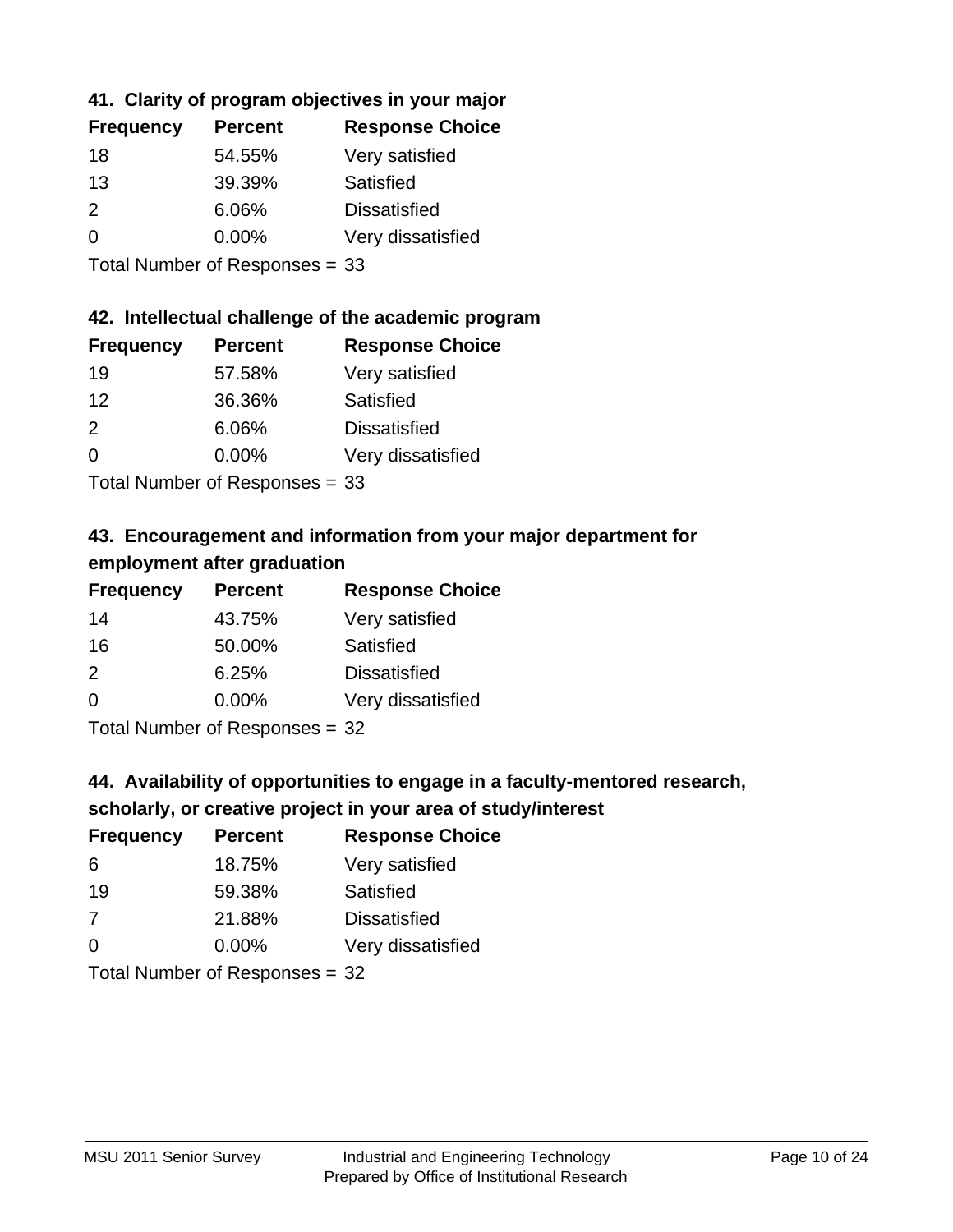#### **45. Library hours**

| <b>Frequency</b>     | <b>Percent</b> | <b>Response Choice</b> |
|----------------------|----------------|------------------------|
| 12                   | 37.50%         | Very satisfied         |
| 15                   | 46.88%         | Satisfied              |
| 4                    | 12.50%         | <b>Dissatisfied</b>    |
| $\blacktriangleleft$ | 3.13%          | Very dissatisfied      |
|                      |                |                        |

Total Number of Responses = 32

#### **46. Effectiveness of library personnel in meeting your information needs**

| <b>Frequency</b> | <b>Percent</b> | <b>Response Choice</b> |
|------------------|----------------|------------------------|
| 11               | 34.38%         | Very satisfied         |
| 18               | 56.25%         | Satisfied              |
| $\mathcal{P}$    | 6.25%          | <b>Dissatisfied</b>    |
|                  | 3.13%          | Very dissatisfied      |
|                  |                |                        |

Total Number of Responses = 32

#### **47. Access to library resources on hand**

| <b>Frequency</b> | <b>Percent</b>            | <b>Response Choice</b> |
|------------------|---------------------------|------------------------|
| 11               | 34.38%                    | Very satisfied         |
| 18               | 56.25%                    | Satisfied              |
| $\mathcal{P}$    | 6.25%                     | <b>Dissatisfied</b>    |
| $\overline{1}$   | 3.13%                     | Very dissatisfied      |
|                  | Total Number of Desponses |                        |

Total Number of Responses = 32

#### **48. Electronic access to library resources**

| <b>Frequency</b> | <b>Percent</b>                 | <b>Response Choice</b> |
|------------------|--------------------------------|------------------------|
| 13               | 40.63%                         | Very satisfied         |
| 13               | 40.63%                         | Satisfied              |
| 4                | 12.50%                         | <b>Dissatisfied</b>    |
| 2                | 6.25%                          | Very dissatisfied      |
|                  | Total Number of Responses = 32 |                        |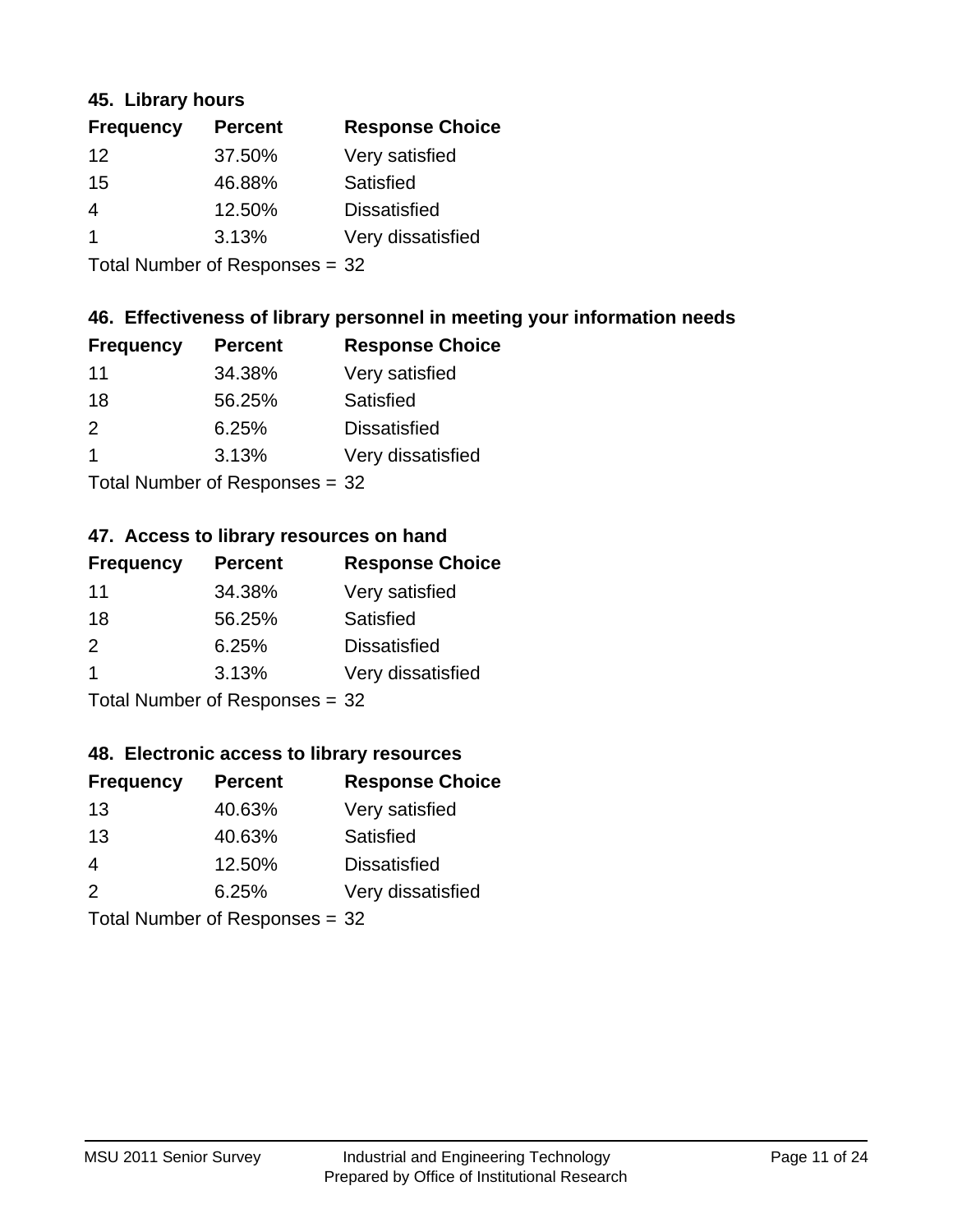**was in helping you achieve these goals. For questions 49-55, please indicate how effective University Studies at MSU** 

### **49. Writing Skills**

| <b>Frequency</b> | <b>Percent</b>                 | <b>Response Choice</b> |
|------------------|--------------------------------|------------------------|
| 6                | 18.75%                         | Very effective         |
| 22               | 68.75%                         | Effective              |
| 3                | 9.38%                          | Ineffective            |
| $\overline{1}$   | 3.13%                          | Very ineffective       |
|                  | Total Number of Responses = 32 |                        |

**50. Speaking Skills**

| <b>Frequency</b>               | <b>Percent</b> | <b>Response Choice</b> |
|--------------------------------|----------------|------------------------|
| 7                              | 21.88%         | Very effective         |
| 23                             | 71.88%         | Effective              |
| 2                              | 6.25%          | Ineffective            |
| $\Omega$                       | 0.00%          | Very ineffective       |
| Total Number of Responses = 32 |                |                        |

#### **51. Critical Thinking Skills**

| <b>Frequency</b> | <b>Percent</b>             | <b>Response Choice</b> |
|------------------|----------------------------|------------------------|
| 8                | 25.00%                     | Very effective         |
| 21               | 65.63%                     | Effective              |
| $\mathcal{P}$    | 6.25%                      | Ineffective            |
| $\overline{1}$   | 3.13%                      | Very ineffective       |
|                  | Total Number of Denonone – |                        |

Total Number of Responses = 32

### **52. Computer Technology**

| <b>Frequency</b> | <b>Percent</b>                 | <b>Response Choice</b> |
|------------------|--------------------------------|------------------------|
| 9                | 27.27%                         | Very effective         |
| 21               | 63.64%                         | Effective              |
| $\mathbf 1$      | 3.03%                          | Ineffective            |
| $\mathcal{P}$    | 6.06%                          | Very ineffective       |
|                  | Total Number of Responses = 33 |                        |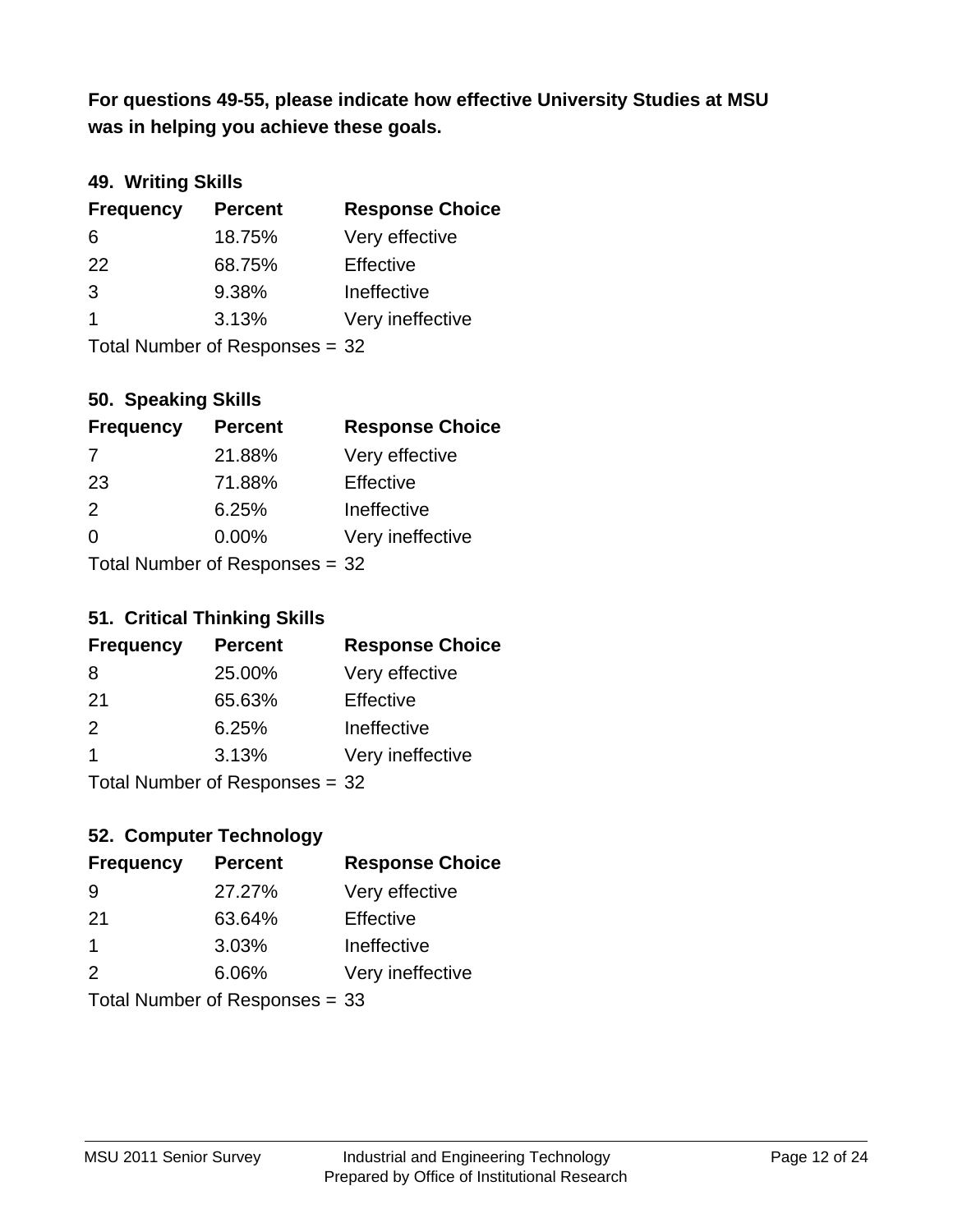#### **53. General Knowledge in the liberal arts and sciences**

| <b>Frequency</b> | <b>Percent</b> | <b>Response Choice</b> |
|------------------|----------------|------------------------|
| 4                | 12.12%         | Very effective         |
| 25               | 75.76%         | Effective              |
| 3                | 9.09%          | Ineffective            |
|                  | 3.03%          | Very ineffective       |
|                  |                |                        |

Total Number of Responses = 33

#### **54. International Perspectives**

| <b>Frequency</b> | <b>Percent</b> | <b>Response Choice</b> |
|------------------|----------------|------------------------|
| $\mathcal{P}$    | 6.25%          | Very effective         |
| 22               | 68.75%         | Effective              |
| 6                | 18.75%         | Ineffective            |
| $\mathcal{P}$    | 6.25%          | Very ineffective       |
|                  |                |                        |

Total Number of Responses = 32

### **55. Stimulation of interest in areas outside your chosen field of study**

| <b>Frequency</b>               | <b>Percent</b> | <b>Response Choice</b> |
|--------------------------------|----------------|------------------------|
| 8                              | 24.24%         | Very effective         |
| 20                             | 60.61%         | Effective              |
| $\overline{4}$                 | 12.12%         | Ineffective            |
| $\overline{1}$                 | 3.03%          | Very ineffective       |
| Total Number of Responses = 33 |                |                        |

### **For questions 56-83, please indicate how satisfactorily the following met your needs**

#### **56. African-American Student Services**

| <b>Frequency</b> | <b>Percent</b>                 | <b>Response Choice</b> |
|------------------|--------------------------------|------------------------|
| 31               | 93.94%                         | Did not use            |
| $\mathbf 1$      | 3.03%                          | Very satisfied         |
| $\mathbf 1$      | 3.03%                          | Satisfied              |
| 0                | $0.00\%$                       | <b>Dissatisfied</b>    |
| $\Omega$         | $0.00\%$                       | Very dissatisfied      |
|                  | Total Number of Responses = 33 |                        |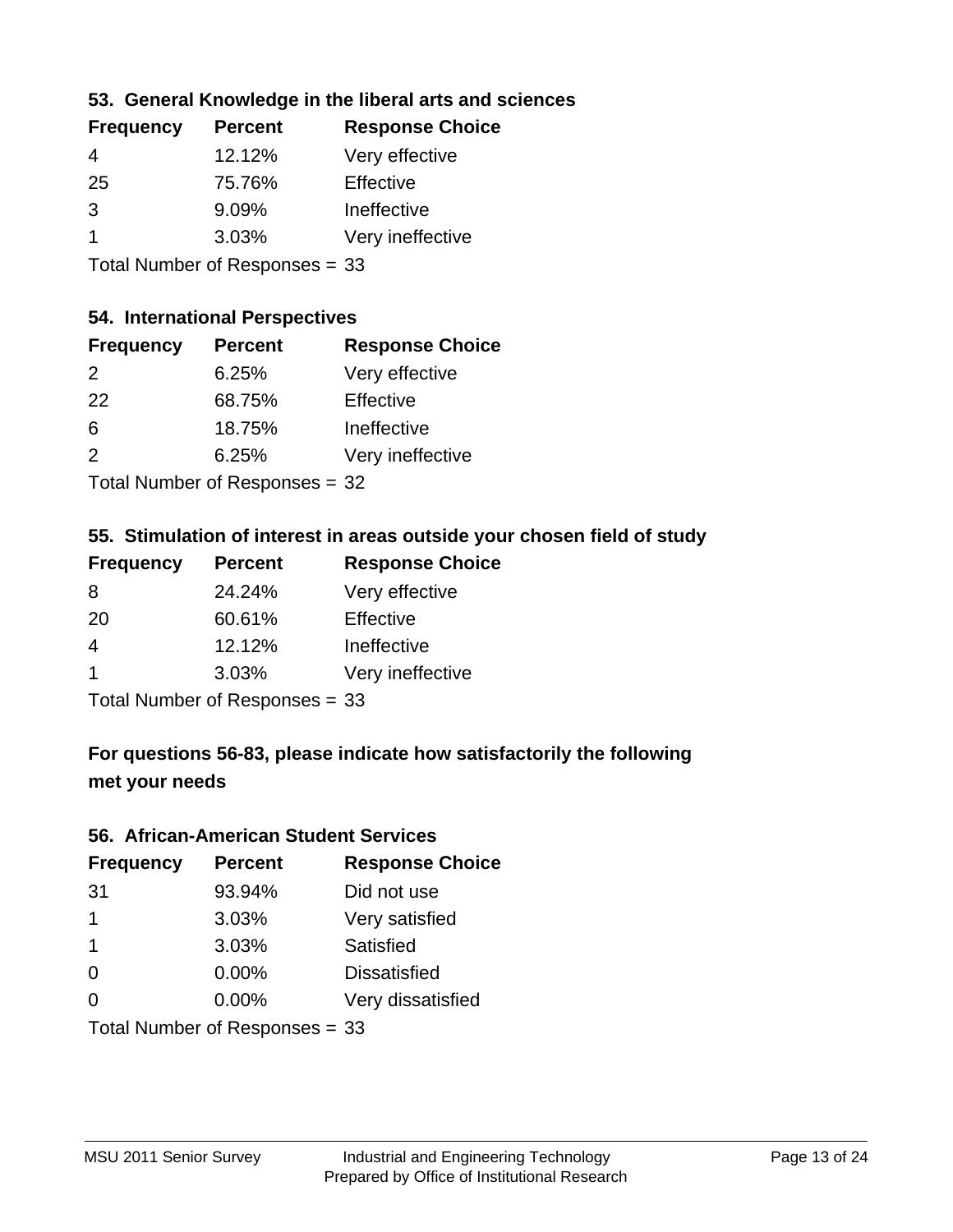#### **57. Career Services Office**

| <b>Frequency</b> | <b>Percent</b> | <b>Response Choice</b> |
|------------------|----------------|------------------------|
| 8                | 24.24%         | Did not use            |
| 11               | 33.33%         | Very satisfied         |
| 12               | 36.36%         | Satisfied              |
| $\mathcal{P}$    | 6.06%          | <b>Dissatisfied</b>    |
| ∩                | $0.00\%$       | Very dissatisfied      |
|                  |                |                        |

Total Number of Responses = 33

#### **58. Counseling and Testing Center**

| <b>Frequency</b> | <b>Percent</b>              | <b>Response Choice</b> |
|------------------|-----------------------------|------------------------|
| 28               | 84.85%                      | Did not use            |
| 3                | 9.09%                       | Very satisfied         |
| 2                | 6.06%                       | <b>Satisfied</b>       |
| $\Omega$         | 0.00%                       | <b>Dissatisfied</b>    |
| $\Omega$         | 0.00%                       | Very dissatisfied      |
|                  | Total Number of Despanses - |                        |

Total Number of Responses = 33

#### **59. Cultural programming and activities**

| <b>Frequency</b> | <b>Percent</b>                 | <b>Response Choice</b> |
|------------------|--------------------------------|------------------------|
| 28               | 84.85%                         | Did not use            |
| $\overline{4}$   | 12.12%                         | Very satisfied         |
| $\mathbf 1$      | 3.03%                          | Satisfied              |
| $\Omega$         | $0.00\%$                       | <b>Dissatisfied</b>    |
| $\Omega$         | $0.00\%$                       | Very dissatisfied      |
|                  | Total Number of Responses = 33 |                        |

## **60. E-study courses**

| <b>Frequency</b> | <b>Percent</b>                 | <b>Response Choice</b> |
|------------------|--------------------------------|------------------------|
| 16               | 48.48%                         | Did not use            |
| 8                | 24.24%                         | Very satisfied         |
| 8                | 24.24%                         | Satisfied              |
| $\overline{1}$   | 3.03%                          | <b>Dissatisfied</b>    |
| $\Omega$         | 0.00%                          | Very dissatisfied      |
|                  | Total Number of Responses = 33 |                        |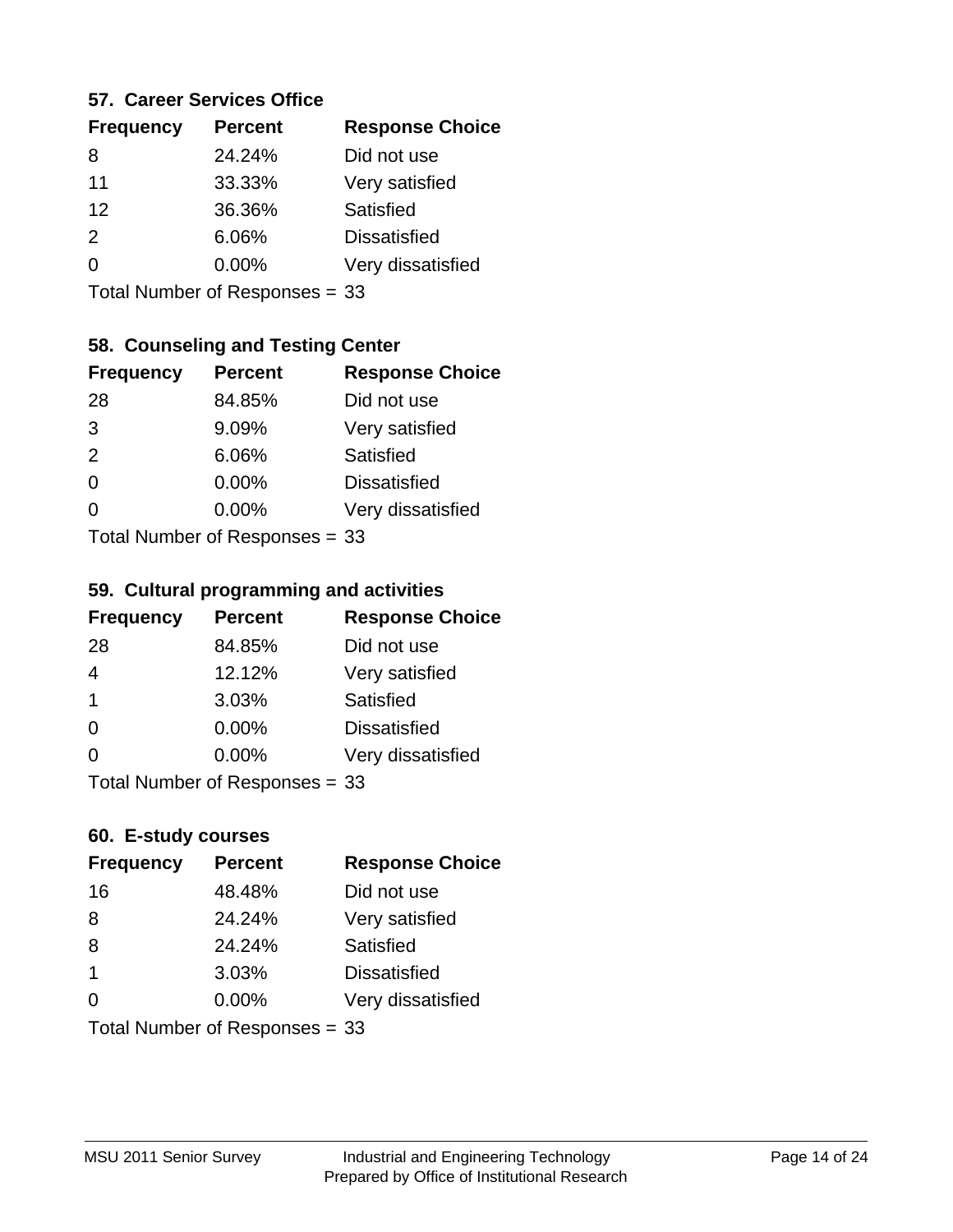#### **61. Food Services**

| <b>Frequency</b> | <b>Percent</b> | <b>Response Choice</b> |
|------------------|----------------|------------------------|
| 6                | 18.75%         | Did not use            |
| 9                | 28.13%         | Very satisfied         |
| 9                | 28.13%         | Satisfied              |
| 4                | 12.50%         | <b>Dissatisfied</b>    |
| 4                | 12.50%         | Very dissatisfied      |
|                  |                |                        |

Total Number of Responses = 32

#### **62. Greek life and activities**

| <b>Frequency</b>               | <b>Percent</b> | <b>Response Choice</b> |
|--------------------------------|----------------|------------------------|
| 25                             | 80.65%         | Did not use            |
| $\overline{4}$                 | 12.90%         | Very satisfied         |
| 2                              | 6.45%          | <b>Satisfied</b>       |
| $\Omega$                       | 0.00%          | <b>Dissatisfied</b>    |
| 0                              | $0.00\%$       | Very dissatisfied      |
| Total Number of Responses = 31 |                |                        |

#### **63. Health Services**

| <b>Frequency</b> | <b>Percent</b>             | <b>Response Choice</b> |
|------------------|----------------------------|------------------------|
| 15               | 46.88%                     | Did not use            |
| 4                | 12.50%                     | Very satisfied         |
| 10               | 31.25%                     | Satisfied              |
| -1               | 3.13%                      | <b>Dissatisfied</b>    |
| $\mathcal{P}$    | 6.25%                      | Very dissatisfied      |
|                  | Tetal Number of Desperance |                        |

Total Number of Responses = 32

### **64. Honor Societies/Departmental Clubs/Special Interest Organizations**

| <b>Frequency</b> | <b>Percent</b>                 | <b>Response Choice</b> |
|------------------|--------------------------------|------------------------|
| 12               | 37.50%                         | Did not use            |
| 11               | 34.38%                         | Very satisfied         |
| 9                | 28.13%                         | Satisfied              |
| $\Omega$         | 0.00%                          | <b>Dissatisfied</b>    |
| $\Omega$         | 0.00%                          | Very dissatisfied      |
|                  | Total Number of Responses = 32 |                        |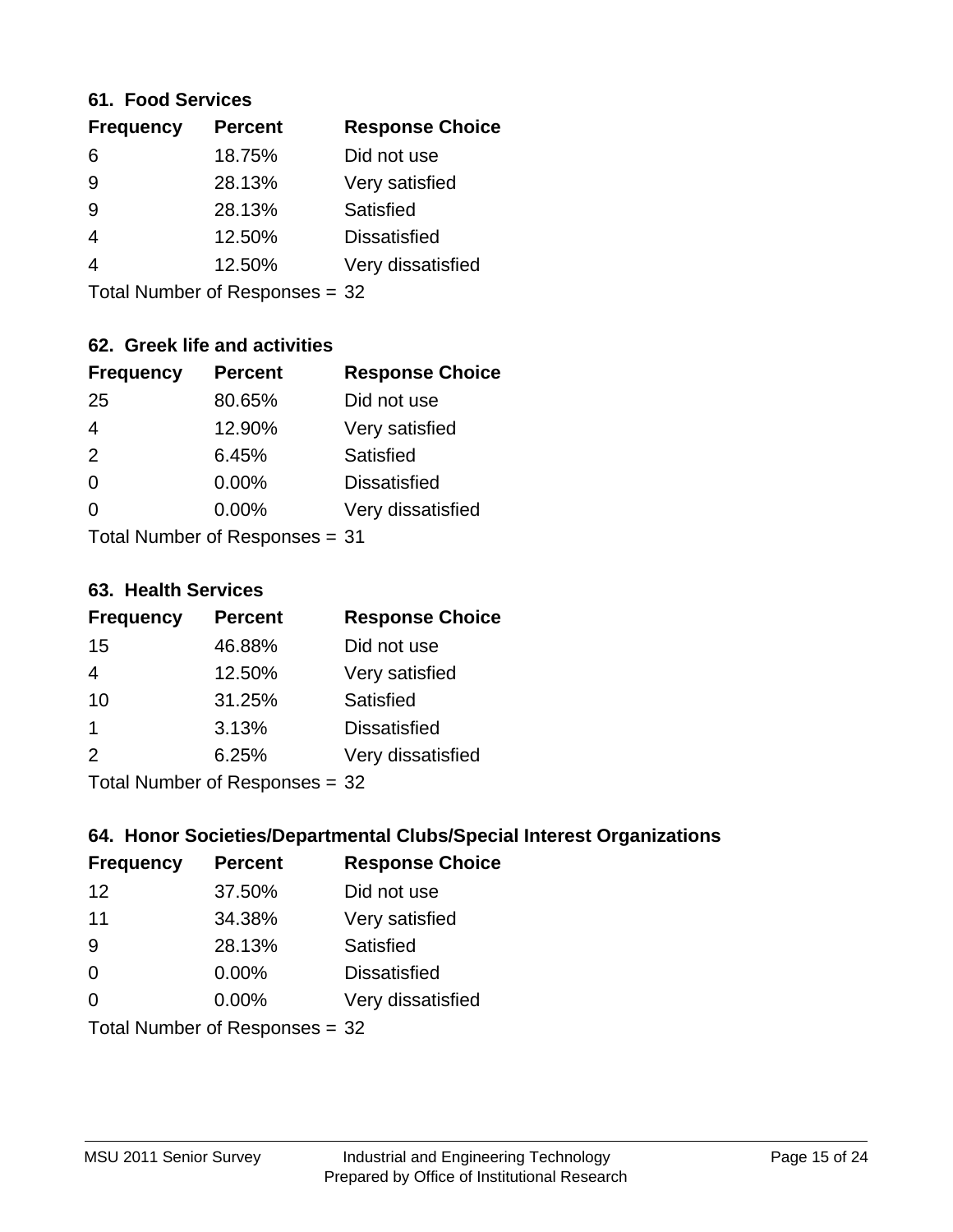#### **65. International Programs and activities**

| <b>Percent</b> | <b>Response Choice</b> |
|----------------|------------------------|
| 80.65%         | Did not use            |
| 12.90%         | Very satisfied         |
| 3.23%          | Satisfied              |
| 0.00%          | <b>Dissatisfied</b>    |
| 3.23%          | Very dissatisfied      |
|                |                        |

Total Number of Responses = 31

#### **66. International student support services**

| <b>Frequency</b> | <b>Percent</b>            | <b>Response Choice</b> |
|------------------|---------------------------|------------------------|
| 29               | 93.55%                    | Did not use            |
| 1                | 3.23%                     | Very satisfied         |
| $\Omega$         | $0.00\%$                  | Satisfied              |
| $\Omega$         | 0.00%                     | <b>Dissatisfied</b>    |
| 1                | 3.23%                     | Very dissatisfied      |
|                  | Total Number of Desponses |                        |

Total Number of Responses = 31

#### **67. Intramural Sports and Recreation**

| <b>Frequency</b> | <b>Percent</b>              | <b>Response Choice</b> |
|------------------|-----------------------------|------------------------|
| 19               | 59.38%                      | Did not use            |
| 5                | 15.63%                      | Very satisfied         |
| 6                | 18.75%                      | Satisfied              |
| 2                | 6.25%                       | <b>Dissatisfied</b>    |
| $\Omega$         | 0.00%                       | Very dissatisfied      |
|                  | Total Number of Depanonce - |                        |

Total Number of Responses = 32

### **68. Lowry Center/Community College**

| <b>Frequency</b>        | <b>Percent</b>                 | <b>Response Choice</b> |
|-------------------------|--------------------------------|------------------------|
| 25                      | 78.13%                         | Did not use            |
| $\overline{4}$          | 12.50%                         | Very satisfied         |
| 2                       | 6.25%                          | Satisfied              |
| $\overline{\mathbf{1}}$ | 3.13%                          | <b>Dissatisfied</b>    |
| $\Omega$                | $0.00\%$                       | Very dissatisfied      |
|                         | Total Number of Responses = 32 |                        |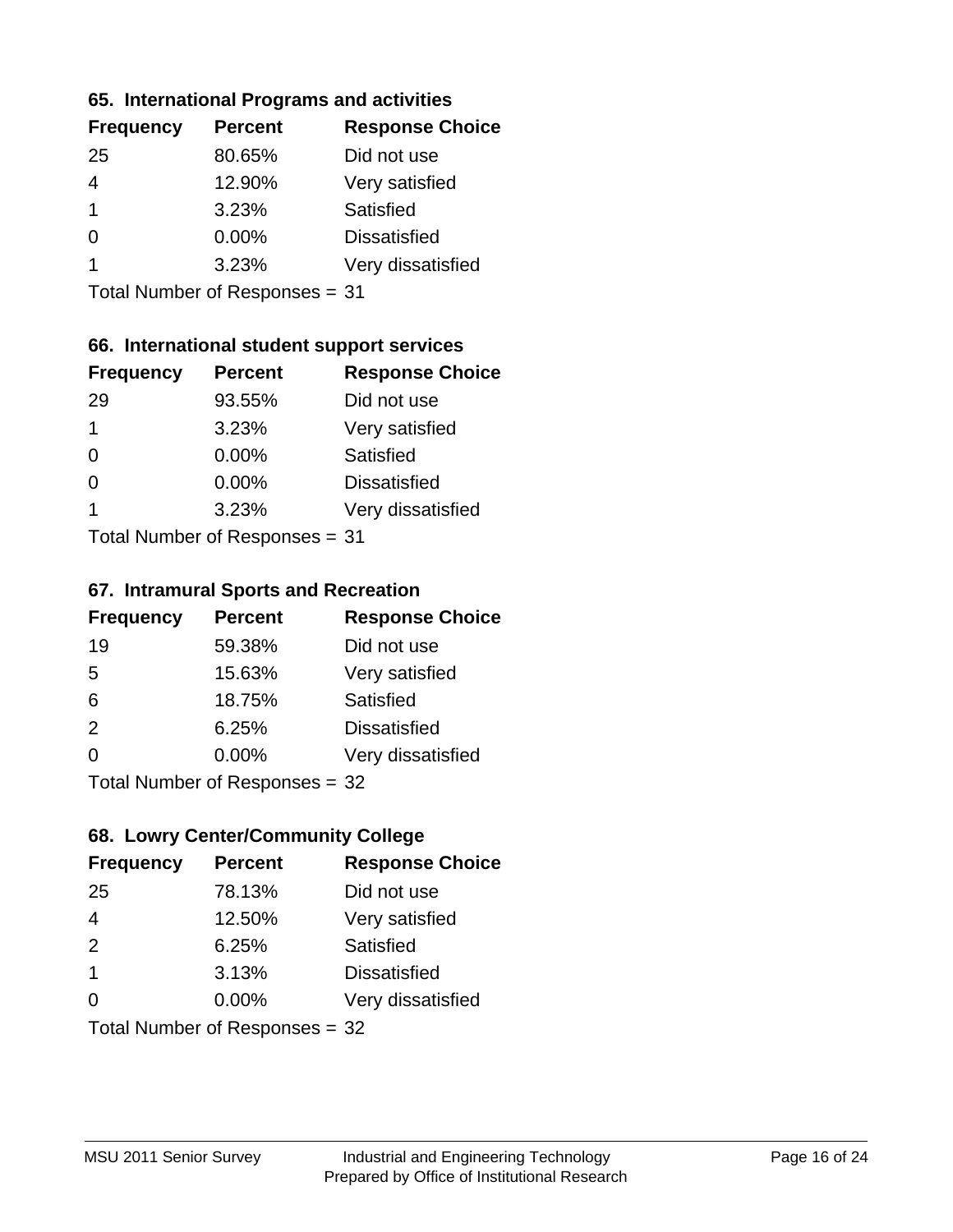#### **69. Library**

| <b>Frequency</b> | <b>Percent</b> | <b>Response Choice</b> |
|------------------|----------------|------------------------|
| 4                | 12.50%         | Did not use            |
| 13               | 40.63%         | Very satisfied         |
| 14               | 43.75%         | Satisfied              |
| 0                | $0.00\%$       | <b>Dissatisfied</b>    |
|                  | 3.13%          | Very dissatisfied      |
|                  |                |                        |

Total Number of Responses = 32

### **70. MAP Report**

| <b>Frequency</b> | <b>Percent</b>                 | <b>Response Choice</b> |
|------------------|--------------------------------|------------------------|
|                  | 0.00%                          | Did not use            |
| 15               | 46.88%                         | Very satisfied         |
| 9                | 28.13%                         | Satisfied              |
| 7                | 21.88%                         | <b>Dissatisfied</b>    |
| -1               | 3.13%                          | Very dissatisfied      |
|                  | Total Number of Responses = 32 |                        |

#### **71. MSU Web site**

| <b>Frequency</b> | <b>Percent</b>                 | <b>Response Choice</b> |
|------------------|--------------------------------|------------------------|
| $\Omega$         | $0.00\%$                       | Did not use            |
| 20               | 62.50%                         | Very satisfied         |
| 10               | 31.25%                         | Satisfied              |
| 2                | 6.25%                          | <b>Dissatisfied</b>    |
| $\Omega$         | 0.00%                          | Very dissatisfied      |
|                  | Total Number of Responses = 32 |                        |

#### **72. NCAA Sports**

| <b>Frequency</b> | <b>Percent</b>                 | <b>Response Choice</b> |
|------------------|--------------------------------|------------------------|
| 20               | 62.50%                         | Did not use            |
| 6                | 18.75%                         | Very satisfied         |
| $\overline{4}$   | 12.50%                         | Satisfied              |
| 2                | 6.25%                          | <b>Dissatisfied</b>    |
| $\Omega$         | $0.00\%$                       | Very dissatisfied      |
|                  | Total Number of Responses = 32 |                        |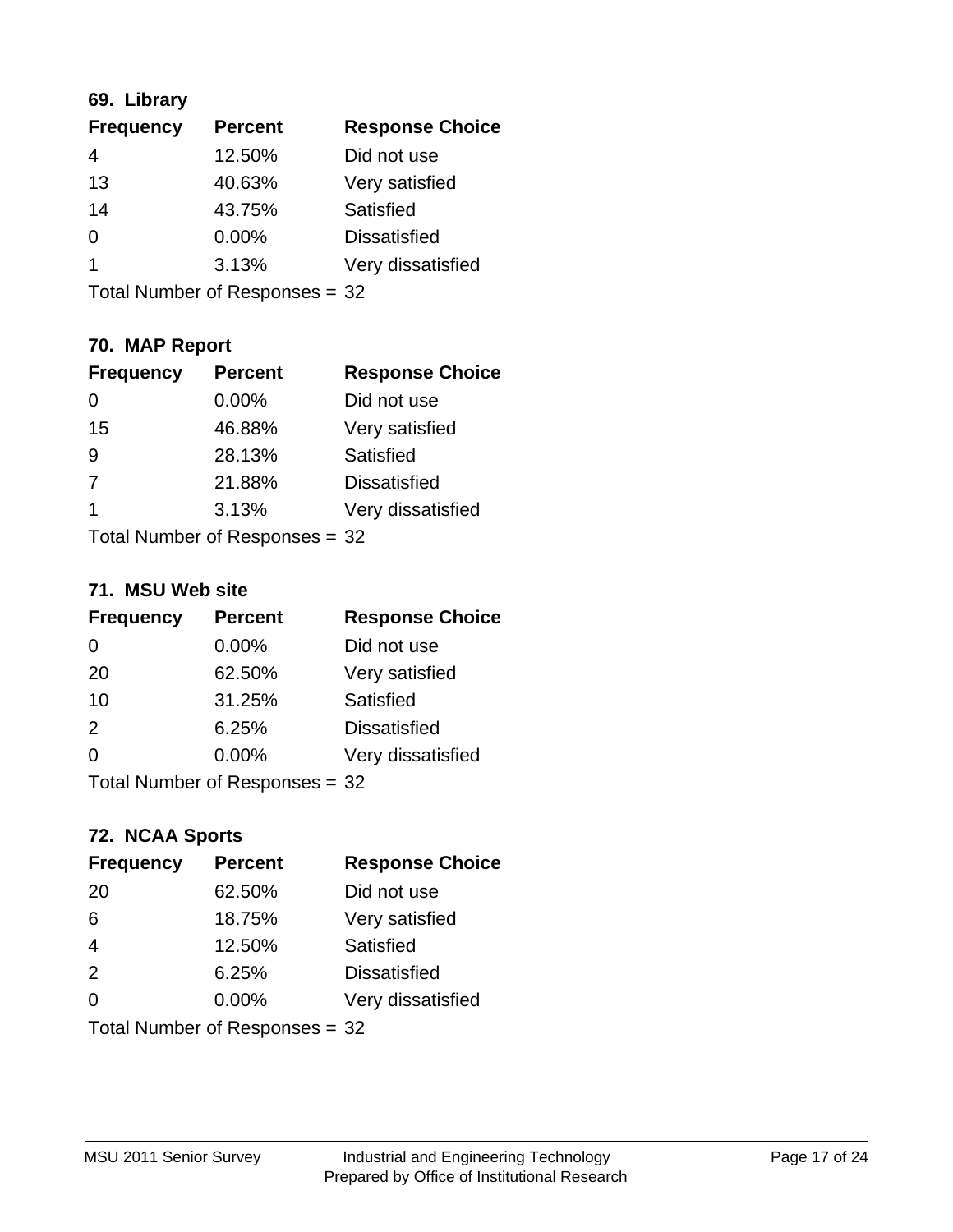#### **73. Online courses that are not e-study**

| <b>Frequency</b> | <b>Percent</b> | <b>Response Choice</b> |
|------------------|----------------|------------------------|
| 26               | 83.87%         | Did not use            |
| 2                | 6.45%          | Very satisfied         |
| 3                | 9.68%          | Satisfied              |
| 0                | $0.00\%$       | <b>Dissatisfied</b>    |
|                  | $0.00\%$       | Very dissatisfied      |
|                  |                |                        |

Total Number of Responses = 31

### **74. Racer Touch Registration**

| <b>Frequency</b>          | <b>Percent</b> | <b>Response Choice</b> |
|---------------------------|----------------|------------------------|
| 1                         | 3.23%          | Did not use            |
| 8                         | 25.81%         | Very satisfied         |
| 12                        | 38.71%         | <b>Satisfied</b>       |
| 8                         | 25.81%         | <b>Dissatisfied</b>    |
| $\mathcal{P}$             | 6.45%          | Very dissatisfied      |
| Total Number of Desponses |                |                        |

Total Number of Responses = 31

#### **75. Residential College programming and activities**

| <b>Frequency</b>          | <b>Percent</b> | <b>Response Choice</b> |
|---------------------------|----------------|------------------------|
| 13                        | 41.94%         | Did not use            |
| 8                         | 25.81%         | Very satisfied         |
| 7                         | 22.58%         | Satisfied              |
| 3                         | 9.68%          | <b>Dissatisfied</b>    |
| ∩                         | 0.00%          | Very dissatisfied      |
| Total Number of Desponses |                |                        |

Total Number of Responses = 31

#### **76. Scholarships/grants/student employment**

| <b>Frequency</b>               | <b>Percent</b> | <b>Response Choice</b> |
|--------------------------------|----------------|------------------------|
| 8                              | 25.81%         | Did not use            |
| 9                              | 29.03%         | Very satisfied         |
| 9                              | 29.03%         | Satisfied              |
| $\overline{4}$                 | 12.90%         | <b>Dissatisfied</b>    |
| -1                             | 3.23%          | Very dissatisfied      |
| Total Number of Responses = 31 |                |                        |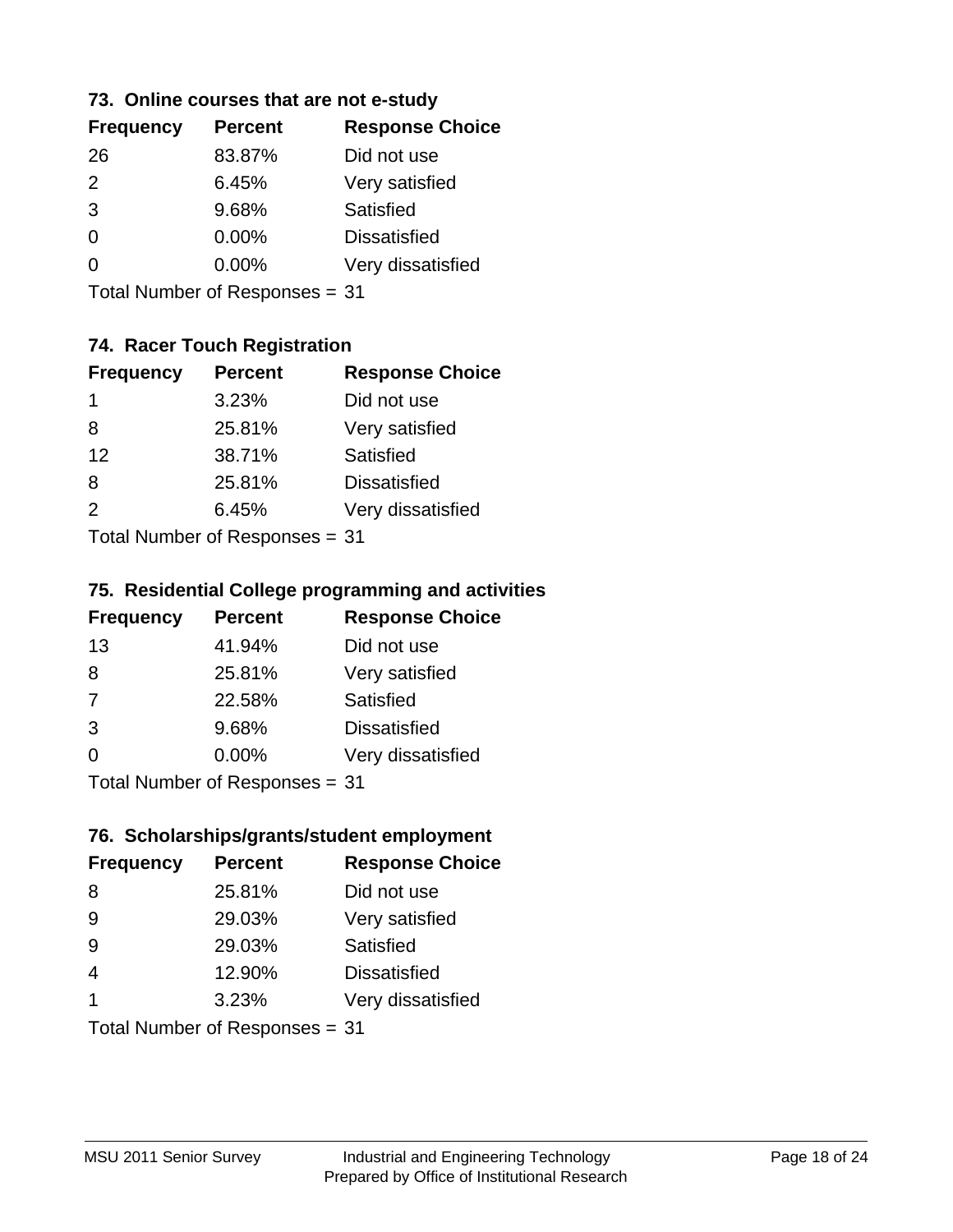#### **77. Security Services**

| <b>Percent</b> | <b>Response Choice</b> |
|----------------|------------------------|
| 67.74%         | Did not use            |
| 16.13%         | Very satisfied         |
| 12.90%         | Satisfied              |
| 3.23%          | <b>Dissatisfied</b>    |
| $0.00\%$       | Very dissatisfied      |
|                |                        |

Total Number of Responses = 31

### **78. Services for non-traditional students**

| <b>Frequency</b>          | <b>Percent</b> | <b>Response Choice</b> |
|---------------------------|----------------|------------------------|
| 30                        | 96.77%         | Did not use            |
| 1                         | 3.23%          | Very satisfied         |
| $\Omega$                  | $0.00\%$       | <b>Satisfied</b>       |
| $\Omega$                  | 0.00%          | <b>Dissatisfied</b>    |
| $\Omega$                  | 0.00%          | Very dissatisfied      |
| Total Number of Desponses |                |                        |

Total Number of Responses = 31

### **79. Student Support Services (Trio)**

| <b>Frequency</b>                | <b>Percent</b> | <b>Response Choice</b> |
|---------------------------------|----------------|------------------------|
| 30                              | 96.77%         | Did not use            |
| $\Omega$                        | 0.00%          | Very satisfied         |
| $\mathbf 1$                     | 3.23%          | <b>Satisfied</b>       |
| $\Omega$                        | 0.00%          | <b>Dissatisfied</b>    |
| $\Omega$                        | 0.00%          | Very dissatisfied      |
| $Total$ Number of Despanses $-$ |                |                        |

Total Number of Responses = 31

### **80. Student PIN System**

| <b>Frequency</b>        | <b>Percent</b>                 | <b>Response Choice</b> |
|-------------------------|--------------------------------|------------------------|
| $\Omega$                | 0.00%                          | Did not use            |
| 14                      | 45.16%                         | Very satisfied         |
| 11                      | 35.48%                         | Satisfied              |
| 5                       | 16.13%                         | <b>Dissatisfied</b>    |
| $\overline{\mathbf{1}}$ | 3.23%                          | Very dissatisfied      |
|                         | Total Number of Responses = 31 |                        |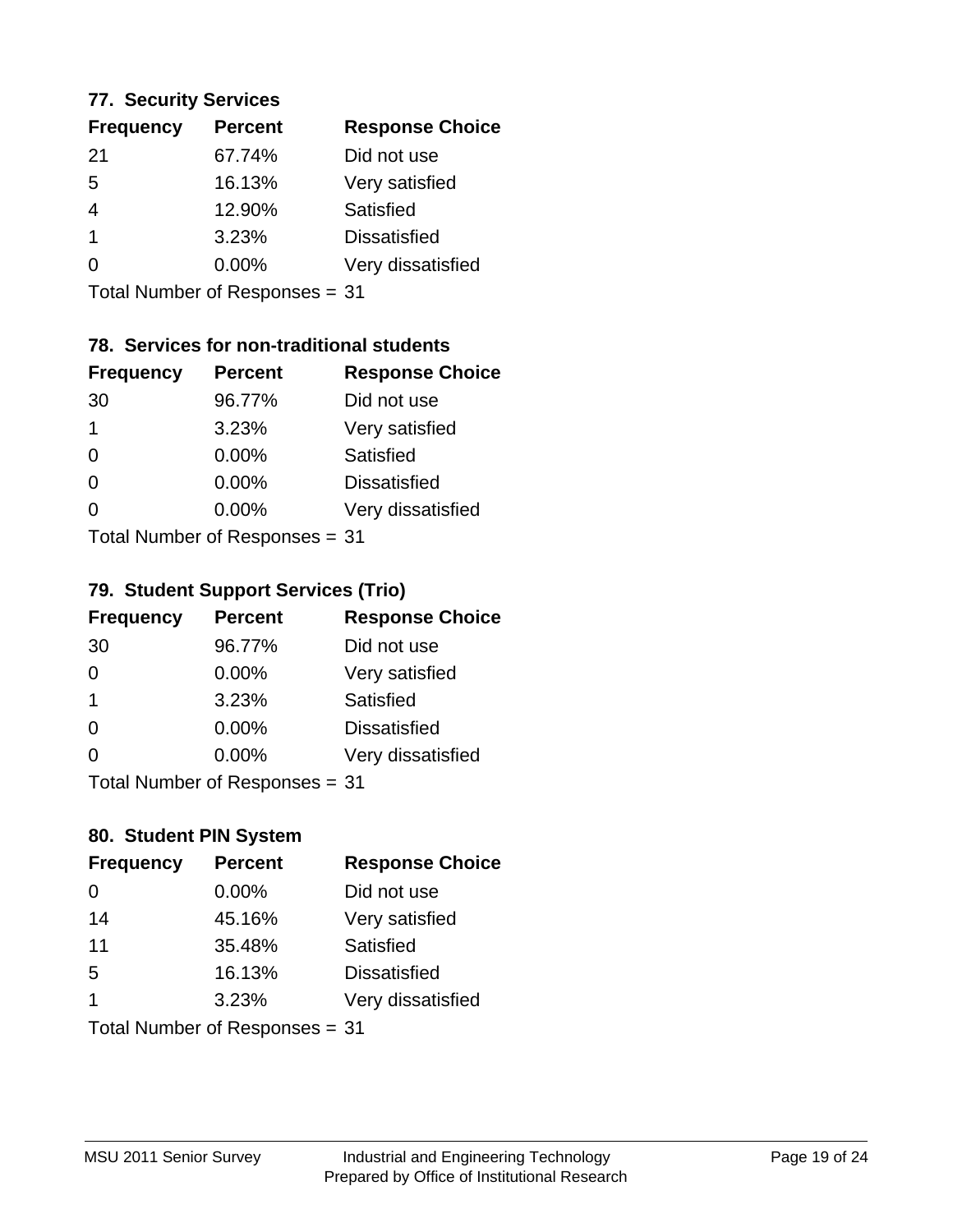#### **81. Student Records/Transcript Services**

| <b>Frequency</b> | <b>Percent</b> | <b>Response Choice</b> |
|------------------|----------------|------------------------|
| 6                | 19.35%         | Did not use            |
| 12               | 38.71%         | Very satisfied         |
| 9                | 29.03%         | Satisfied              |
| $\mathcal{P}$    | 6.45%          | <b>Dissatisfied</b>    |
| $\mathcal{P}$    | 6.45%          | Very dissatisfied      |

Total Number of Responses = 31

#### **82. Computer and Internet access for study and research needs**

| <b>Frequency</b>          | <b>Percent</b> | <b>Response Choice</b> |
|---------------------------|----------------|------------------------|
| 3                         | 9.68%          | Did not use            |
| 16                        | 51.61%         | Very satisfied         |
| 11                        | 35.48%         | Satisfied              |
| $\mathbf 1$               | 3.23%          | <b>Dissatisfied</b>    |
| $\Omega$                  | 0.00%          | Very dissatisfied      |
| Total Number of Desponses |                |                        |

Total Number of Responses = 31

#### **83. Women's Center**

| <b>Frequency</b> | <b>Percent</b>                                                                                                                   | <b>Response Choice</b> |
|------------------|----------------------------------------------------------------------------------------------------------------------------------|------------------------|
| 30               | 96.77%                                                                                                                           | Did not use            |
| $\Omega$         | 0.00%                                                                                                                            | Very satisfied         |
| $\Omega$         | $0.00\%$                                                                                                                         | Satisfied              |
| -1               | 3.23%                                                                                                                            | <b>Dissatisfied</b>    |
| $\Omega$         | 0.00%                                                                                                                            | Very dissatisfied      |
|                  | $\tau$ . $\tau$ . In the set of $\tau$ , $\tau$ , $\tau$ , $\tau$ , $\tau$ , $\tau$ , $\tau$ , $\tau$ , $\tau$ , $\tau$ , $\tau$ |                        |

Total Number of Responses = 31

#### **84. To what extent did you participate in Residential College activities?**

| <b>Frequency</b> | <b>Percent</b>                           | <b>Response Choice</b> |
|------------------|------------------------------------------|------------------------|
| 15               | 48.39%                                   | Did not participate    |
| 6                | 19.35%                                   | Frequently             |
| 5                | 16.13%                                   | Occasionally           |
| 5                | 16.13%                                   | Seldom                 |
|                  | $\mathbf{r}$ . The state of $\mathbf{r}$ |                        |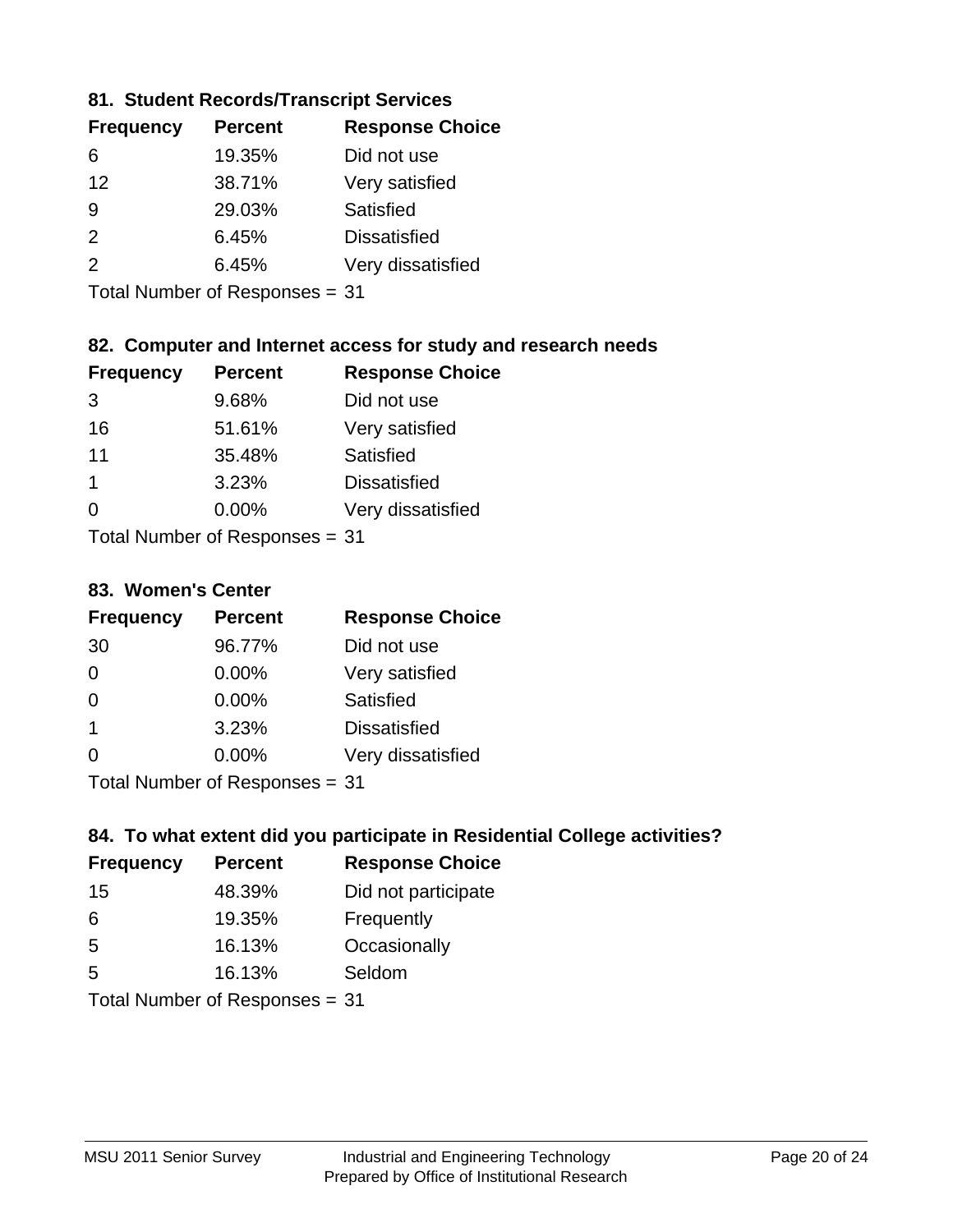| <b>Frequency</b> | <b>Percent</b> | <b>Response Choice</b>                 |
|------------------|----------------|----------------------------------------|
| 12               | 38.71%         | Not familiar with Residential Colleges |
| 3                | 9.68%          | Very positive                          |
| 14               | 45.16%         | <b>Positive</b>                        |
| $\overline{2}$   | 6.45%          | <b>Negative</b>                        |
| $\overline{0}$   | $0.00\%$       | Very negative                          |
|                  |                |                                        |

#### **85. Which phrase best describes your opinion of Residential Colleges?**

Total Number of Responses = 31

#### **Questions 86-95**

**University Graduate." Please indicate how effective your MSU experience was in The University has formulated ten desired "Characteristics of the Murray State enhancing your abilities in each area.**

### **86. Engage in mature, independent and creative thought and express that thought effectively in oral and written communication;**

| <b>Percent</b> | <b>Response Choice</b> |
|----------------|------------------------|
| 32.26%         | Very effective         |
| 61.29%         | Effective              |
| 6.45%          | Ineffective            |
| $0.00\%$       | Very ineffective       |
|                |                        |

Total Number of Responses = 31

#### **87. Understand and apply the critical and scientific methodologies that**

**academic disciplines employ to discover knowledge and ascertain its validity;**

| <b>Frequency</b> | <b>Percent</b>             | <b>Response Choice</b> |
|------------------|----------------------------|------------------------|
| 12               | 40.00%                     | Very effective         |
| 17               | 56.67%                     | Effective              |
| $\Omega$         | 0.00%                      | Ineffective            |
| -1               | 3.33%                      | Very ineffective       |
|                  | Tatal Number of Desperance |                        |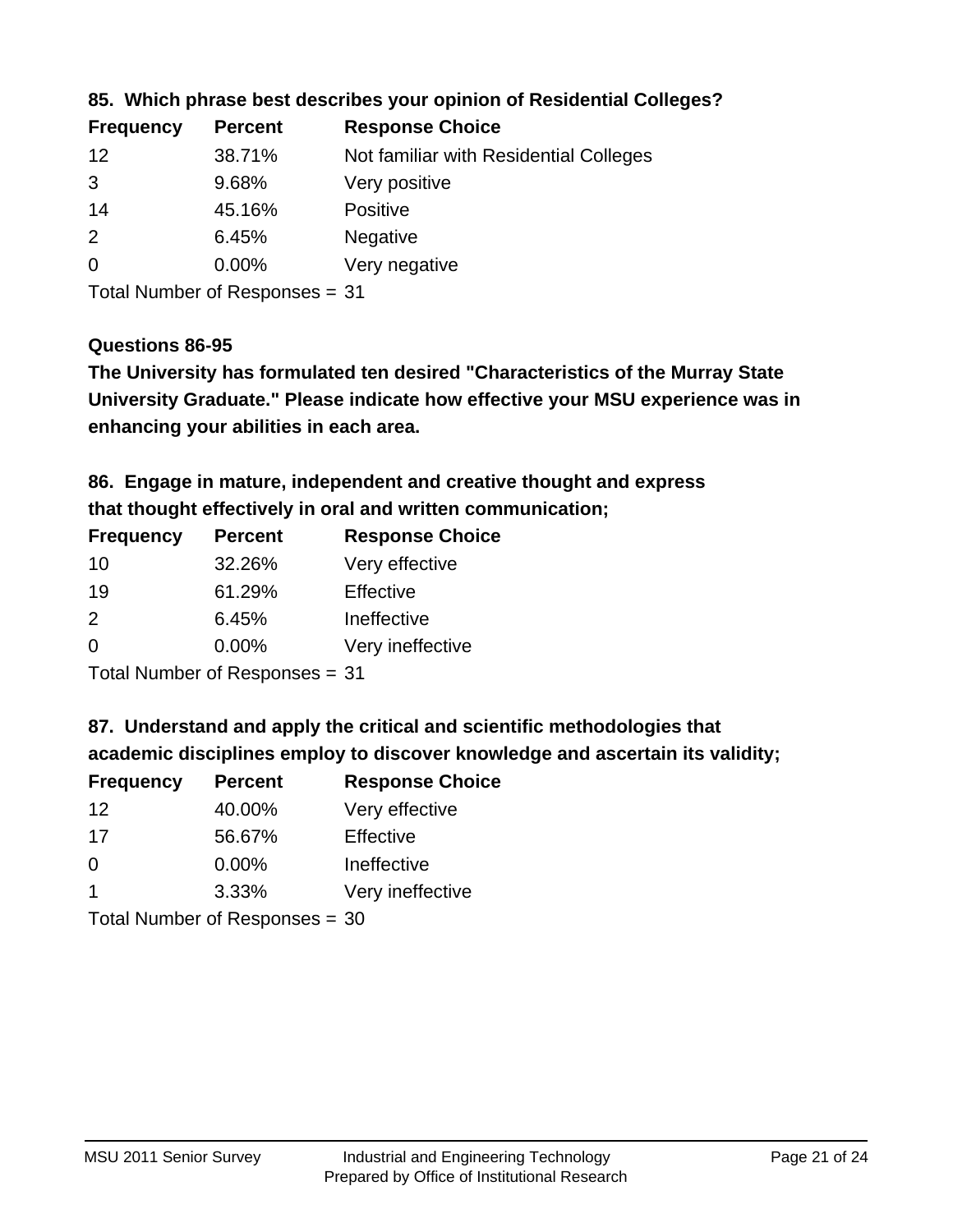# **88. Apply sound standards of information gathering, analysis and**

| evaluation to reach logical decisions; |  |
|----------------------------------------|--|
|----------------------------------------|--|

| <b>Percent</b> | <b>Response Choice</b> |
|----------------|------------------------|
| 38.71%         | Very effective         |
| 54.84%         | Effective              |
| 6.45%          | Ineffective            |
| $0.00\%$       | Very ineffective       |
|                |                        |

Total Number of Responses = 31

### **89. Understand the roles and applications of science and technology in the solution of the problems of a changing world;**

| <b>Frequency</b> | <b>Percent</b> | <b>Response Choice</b> |
|------------------|----------------|------------------------|
| 15               | 48.39%         | Very effective         |
| 16               | 51.61%         | Effective              |
| $\Omega$         | 0.00%          | Ineffective            |
| $\Omega$         | 0.00%          | Very ineffective       |
|                  |                |                        |

Total Number of Responses = 31

### **90. Demonstrate a critical understanding of the world's historical, literary, philosophical, and artistic traditions;**

| <b>Frequency</b> | <b>Percent</b> | <b>Response Choice</b> |
|------------------|----------------|------------------------|
| 7                | 22.58%         | Very effective         |
| 15               | 48.39%         | Effective              |
| 9                | 29.03%         | Ineffective            |
| ∩                | 0.00%          | Very ineffective       |
|                  |                |                        |

Total Number of Responses = 31

### **91. Understand the dynamics of cultural diversity, of competing economic and political systems, and of complex moral and ethical issues;**

| <b>Frequency</b> | <b>Percent</b>                 | <b>Response Choice</b> |
|------------------|--------------------------------|------------------------|
| 9                | 29.03%                         | Very effective         |
| 17               | 54.84%                         | Effective              |
| 5                | 16.13%                         | Ineffective            |
| $\Omega$         | $0.00\%$                       | Very ineffective       |
|                  | Total Number of Responses = 31 |                        |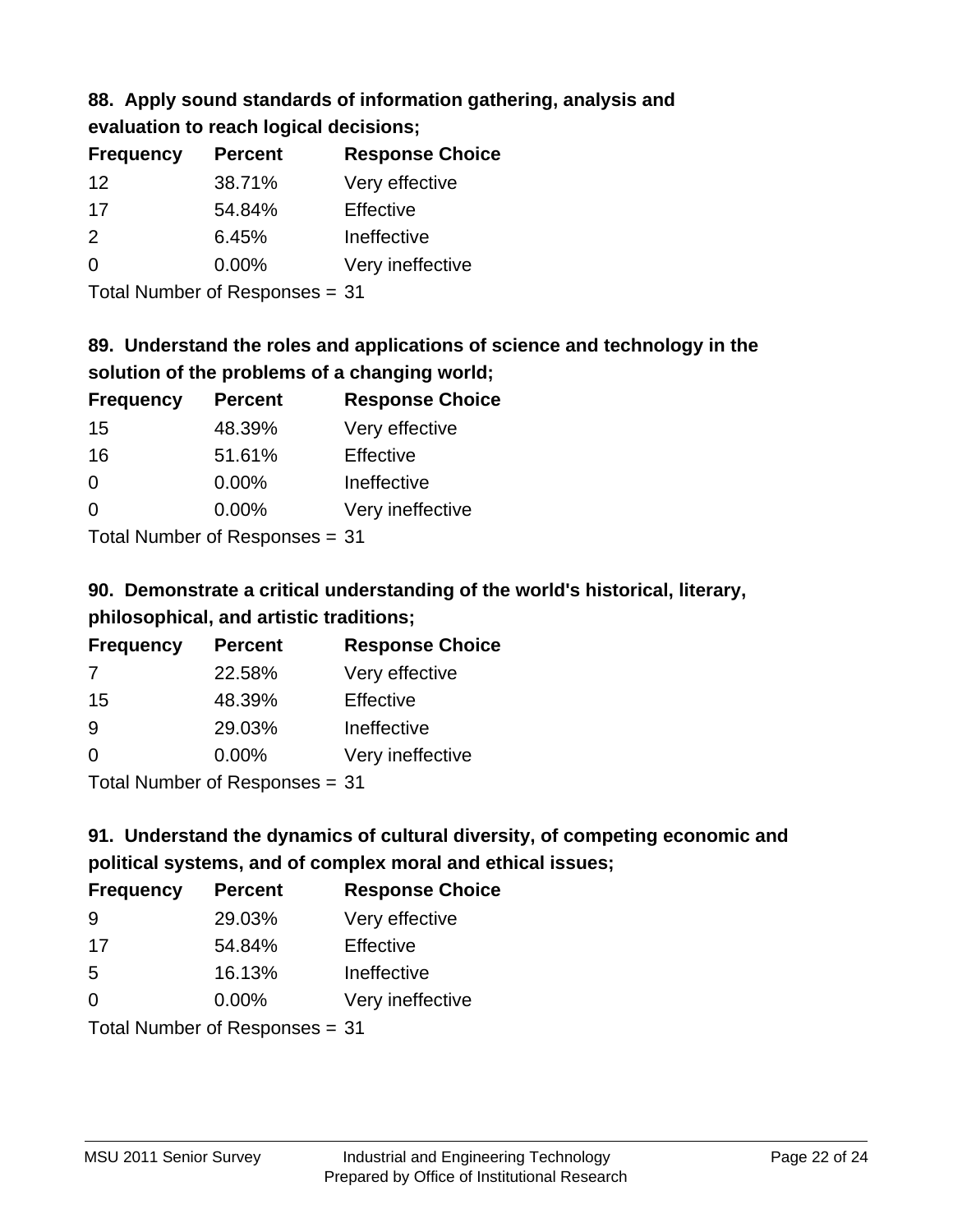### **92. Understand the nature of and engage in ethical behavior and**

**responsible citizenship;**

| <b>Percent</b> | <b>Response Choice</b> |
|----------------|------------------------|
| 45.16%         | Very effective         |
| 48.39%         | Effective              |
| 6.45%          | Ineffective            |
| $0.00\%$       | Very ineffective       |
|                |                        |

Total Number of Responses = 31

### **93. Understand the importance of the behaviors necessary to maintain a healthy lifestyle;**

| <b>Frequency</b> | <b>Percent</b> | <b>Response Choice</b> |
|------------------|----------------|------------------------|
| 10               | 32.26%         | Very effective         |
| 16               | 51.61%         | Effective              |
| 3                | 9.68%          | Ineffective            |
| 2                | 6.45%          | Very ineffective       |
|                  |                |                        |

Total Number of Responses = 31

#### **94. Demonstrate mastery of a chosen field of study; and**

| <b>Frequency</b> | <b>Percent</b> | <b>Response Choice</b> |
|------------------|----------------|------------------------|
| 16               | 51.61%         | Very effective         |
| 14               | 45.16%         | Effective              |
|                  | 3.23%          | Ineffective            |
| $\Omega$         | $0.00\%$       | Very ineffective       |
|                  |                |                        |

Total Number of Responses = 31

### **95. Value intellectual pursuit and continuous learning in a changing world.**

| <b>Frequency</b>     | <b>Percent</b>                                                                                                                                                                                                                 | <b>Response Choice</b> |
|----------------------|--------------------------------------------------------------------------------------------------------------------------------------------------------------------------------------------------------------------------------|------------------------|
| 14                   | 45.16%                                                                                                                                                                                                                         | Very effective         |
| 16                   | 51.61%                                                                                                                                                                                                                         | Effective              |
| $\blacktriangleleft$ | 3.23%                                                                                                                                                                                                                          | Ineffective            |
| $\Omega$             | 0.00%                                                                                                                                                                                                                          | Very ineffective       |
|                      | The INDIAN Contract Contract Contract Contract Contract Contract Contract Contract Contract Contract Contract Contract Contract Contract Contract Contract Contract Contract Contract Contract Contract Contract Contract Cont |                        |